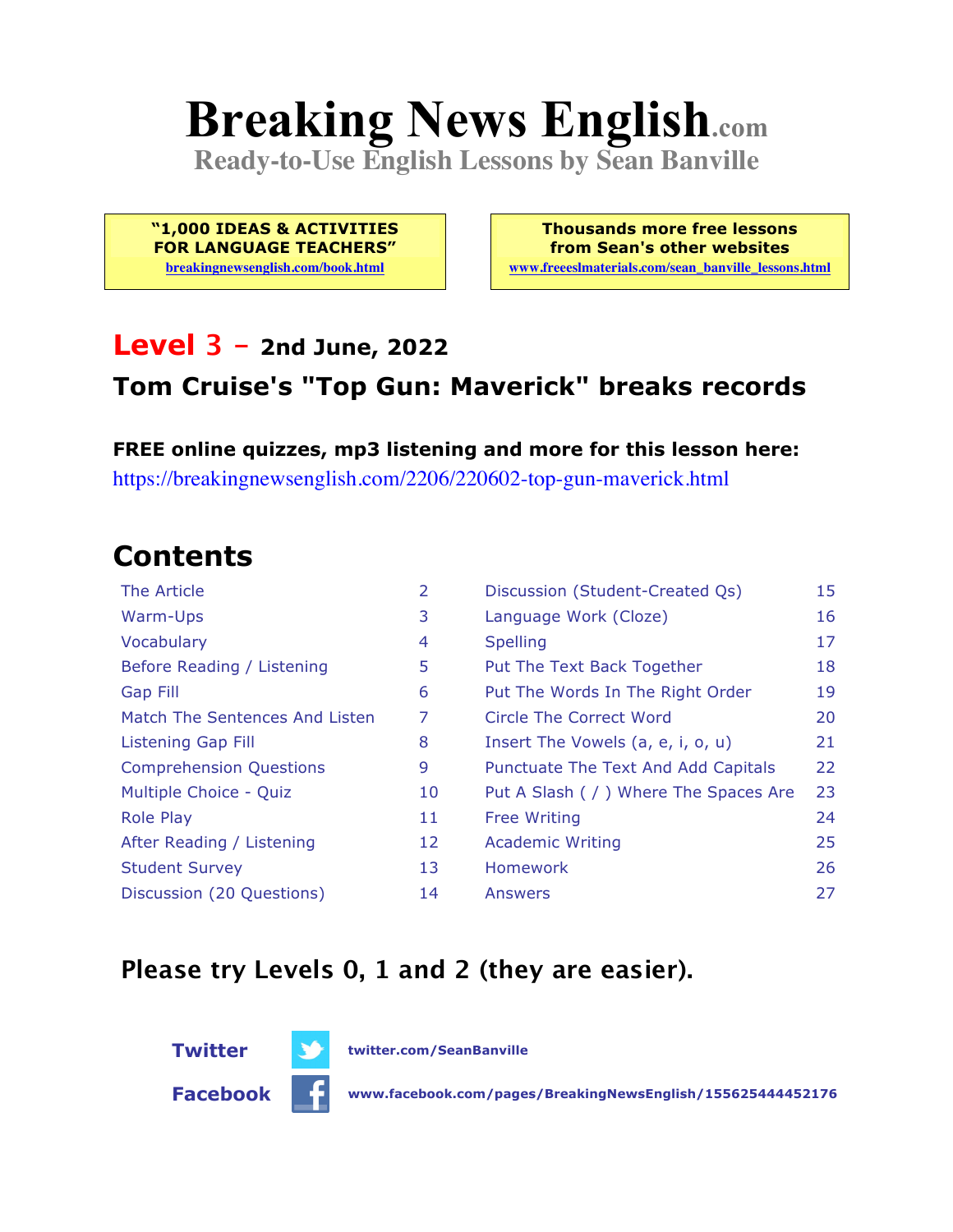### **THE ARTICLE**

From https://breakingnewsenglish.com/2206/220602-top-gun-maverick.html

 Tom Cruise's latest blockbuster film has broken box office records across America. The movie "Top Gun: Maverick" was shown in the biggest ever number of North American movie theatres. The movie magazine "Variety" reported that 4,732 cinemas in the USA and Canada showed "Maverick". This makes it the widest release of all time. The movie also broke another record. It is the best Memorial Day opening film in history. It earned \$156 million in the USA. This beats Johnny Depp's "Pirates of the Caribbean: At World's End". That movie earned \$153 million in 2007. Maverick has also given Hollywood superstar Tom Cruise his first ever \$100 million opening weekend at the box office.

 Maverick is the sequel to the 1986 film "Top Gun". Cruise goes back to his role as US navy pilot Pete "Maverick" Mitchell. The movie's production company Paramount was very happy that "Maverick" had done so well. Chris Aronson, president of domestic distribution, said: "These results are ridiculously, over-the-top fantastic. I'm happy for everyone. I'm happy for the company, for Tom, and for the filmmakers." The movie has had rave reviews from critics. The "Independent" in the UK called it a "thrilling" blockbuster. Another UK newspaper, "The Telegraph," called it "absurdly exciting," and "unquestionably the best studio action film in years". At first, Cruise did not want to make the sequel. Now, he is happy he did.

Sources: https://www.**bbc.com**/news/entertainment-arts-61630131 https://www.**vanityfair.com**/hollywood/2022/05/top-gun-maverick-breaks-box-office-records https://www.**foxnews.com**/entertainment/top-gun-maverick-memorial-day-box-office-tom-cruisemovie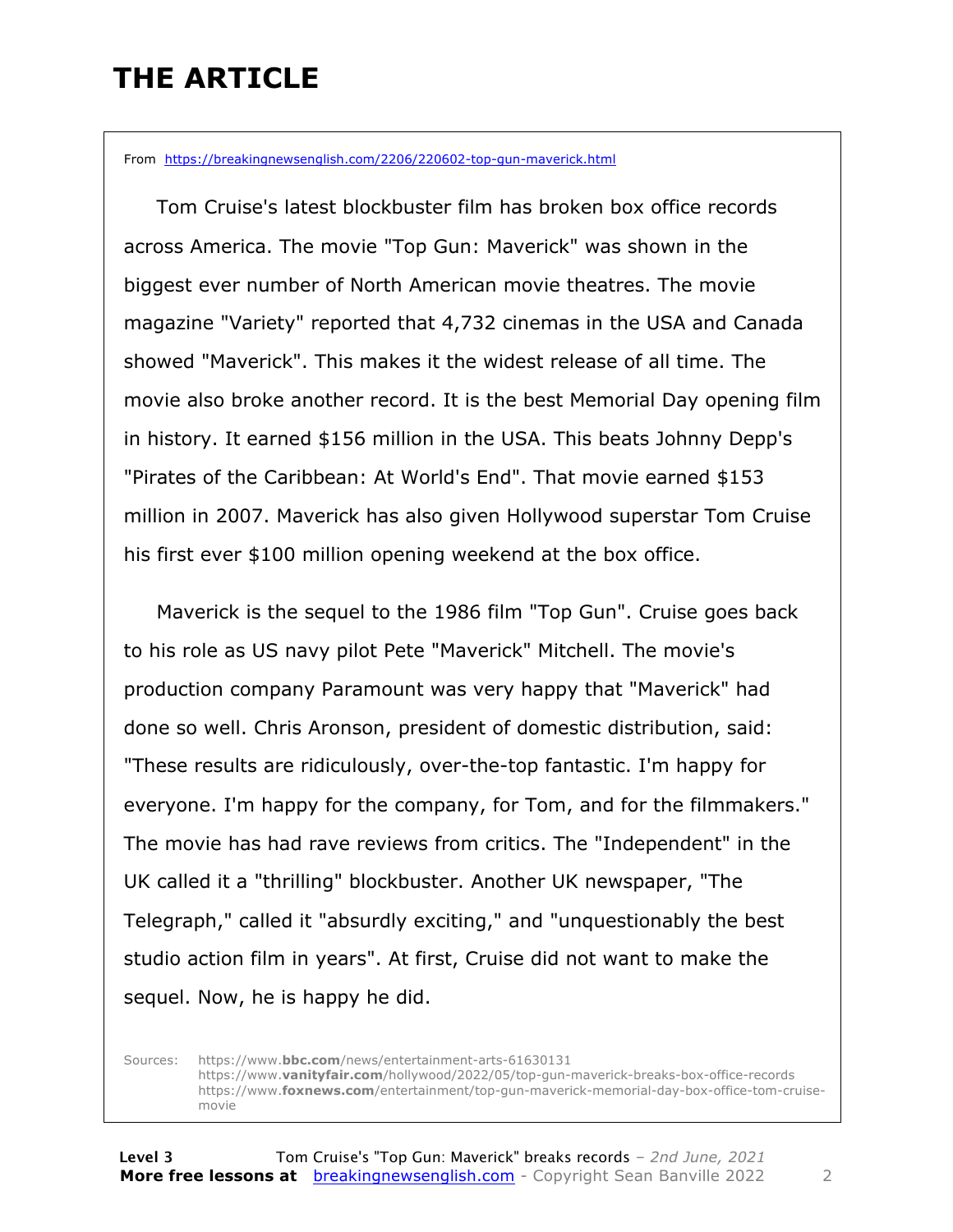#### **WARM-UPS**

**1. MOVIES:** Students walk around the class and talk to other students about movies. Change partners often and share your findings.

**2. CHAT:** In pairs / groups, talk about these topics or words from the article. What will the article say about them? What can you say about these words and your life?

blockbuster / box office / records / movie / number / magazine / history / pirates / sequel / navy / pilot / president / domestic / fantastic / reviews / thrilling / exciting

Have a chat about the topics you liked. Change topics and partners frequently.

**3. MOVIE THEATRES:** Students A **strongly** believe movie theatres are the best place to watch movies; Students B **strongly** believe it's best to watch movies at home. Change partners again and talk about your conversations.

4. BLOCKBUSTER MOVIES: What do you know about these movies? What made them so popular? Complete this table with your partner(s). Change partners often and share what you wrote.

|                    | <b>What I Know</b> | <b>Why They Are So Good</b> |
|--------------------|--------------------|-----------------------------|
| Top Gun            |                    |                             |
| Titanic            |                    |                             |
| Mission Impossible |                    |                             |
| Batman / Joker     |                    |                             |
| Harry Potter       |                    |                             |
| <b>Star Wars</b>   |                    |                             |

**5. OFFICE:** Spend one minute writing down all of the different words you associate with the word "office". Share your words with your partner(s) and talk about them. Together, put the words into different categories.

**6. MOVIE GENRES:** Rank these with your partner. Put the best movie genres at the top. Change partners often and share your rankings.

- Action
- Fantasy
- Horror
- Romance
- Science fiction
- Comedy
- Mystery
- Animation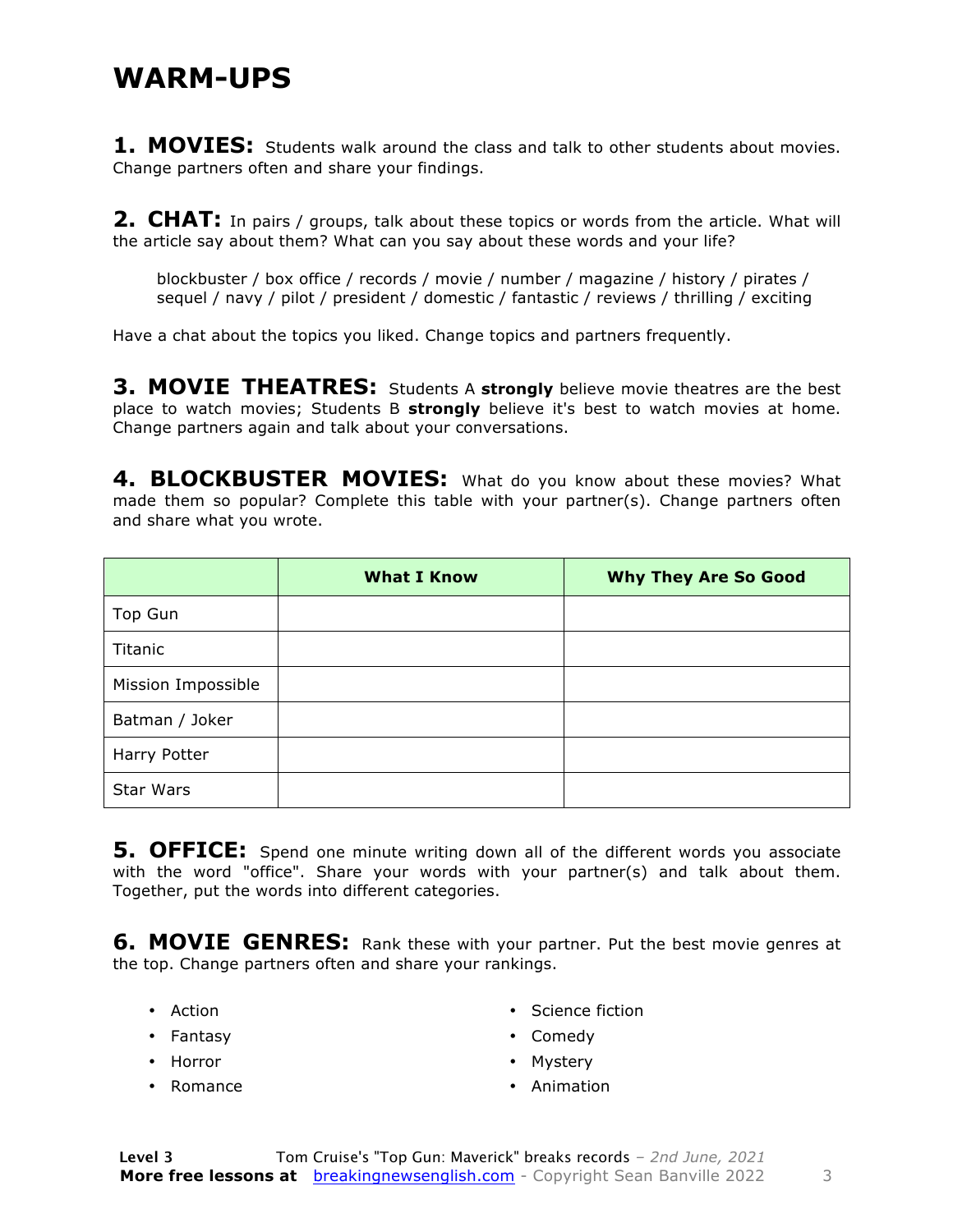### **VOCABULARY MATCHING**

#### **Paragraph 1**

| 1.  | blockbuster    | a. | The action of making a film, recording, or<br>other product available to the public.                                 |
|-----|----------------|----|----------------------------------------------------------------------------------------------------------------------|
| 2.  | record         | b. | very, very famous and successful<br>A<br>performer or sports player.                                                 |
| 3.  | magazine       | c. | A thing of great power or size, in particular<br>a film, book, or other product that makes a<br>lot of money.        |
| 4.  | release        | d. | A collection of writing, articles and pictures<br>often on a particular subject that is sold<br>every week or month. |
| 5.  | earned         | e. | The best, fastest, most perfect, worst<br>performance of its kind.                                                   |
| 6.  | beat           | f. | Money got from paid work.                                                                                            |
| 7.  | superstar      | g. | Defeat<br>in<br>game<br>other<br>someone<br>a a<br>or<br>competitive situation.                                      |
|     | Paragraph 2    |    |                                                                                                                      |
| 8.  | sequel         | h. | An actor's part in a play, film, etc.                                                                                |
| 9.  | role           | i. | A person who operates the flying controls of<br>an aircraft.                                                         |
| 10. | pilot          | j. | A person whose job is to talk about how<br>good or bad movies and books are.                                         |
| 11. | domestic       | k. | A movie or book that continues the story of<br>an earlier one.                                                       |
| 12. | over-the-top   | I. | In a way that nobody can say it isn't true.                                                                          |
| 13. | critic         | m. | Too much; very, very, very.                                                                                          |
| 14. | unquestionably | n. | Happening inside a country; not foreign or<br>international.                                                         |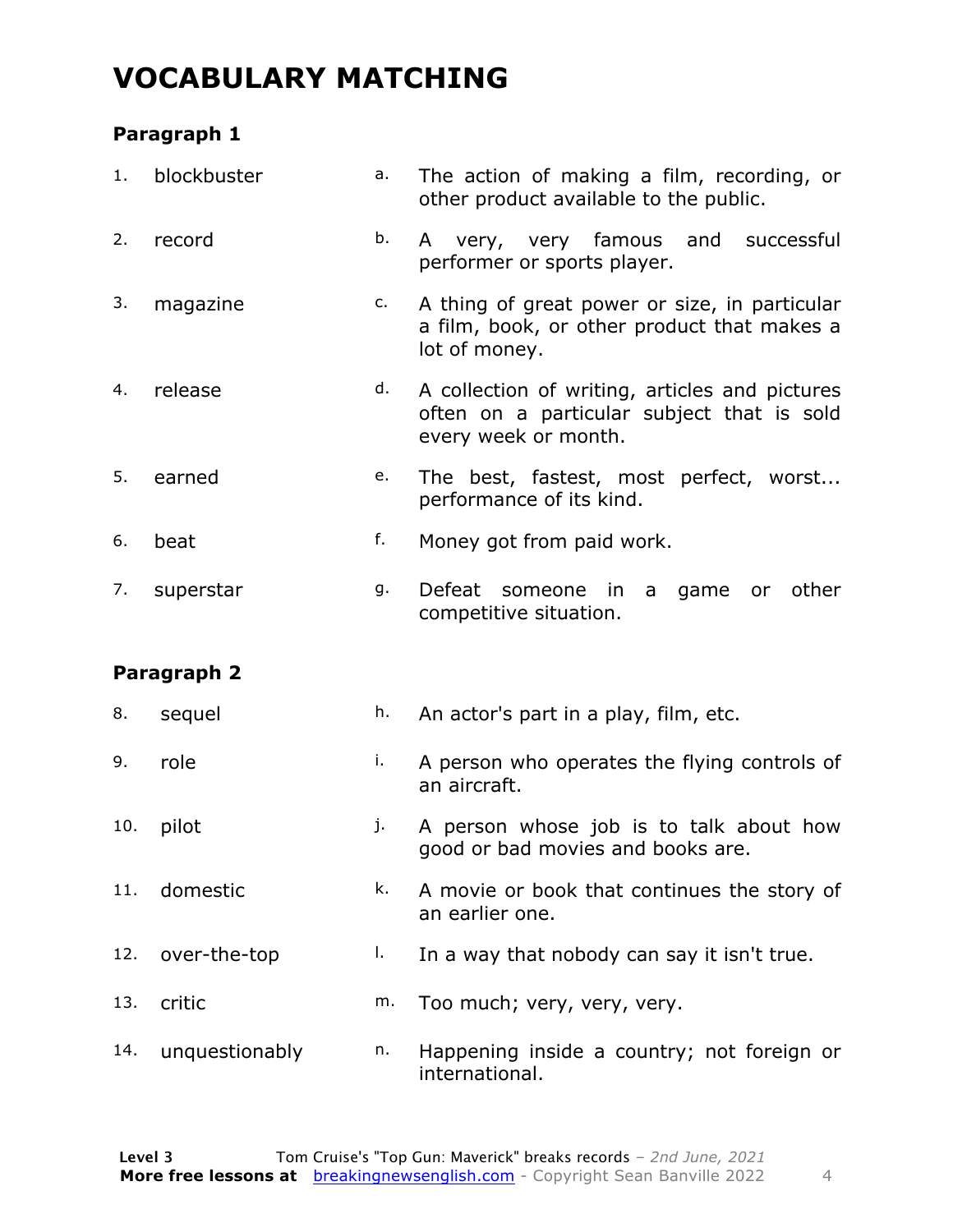### **BEFORE READING / LISTENING**

From https://breakingnewsenglish.com/2206/220602-top-gun-maverick.html

#### **1. TRUE / FALSE:** Read the headline. Guess if a-h below are true (T) or false (F).

- 1. The latest Tom Cruise movie broke a box office. **T / F**
- 2. Tom Cruises' new movie played in over 4,700 cinemas in North America. **T / F**
- 3. Top Gun: Maverick did not earn as much as Pirates of the Caribbean. **T / F**
- 4. Cruise never had a \$100 million opening weekend before this movie. **T / F**
- 5. Top Gun: Maverick is the prequel to the 2006 Top Gun movie. **T / F**
- 6. The producers were happy for Tom Cruise and all the filmmakers. **T / F**
- 7. Top Gun: Maverick got bad reviews from movie critics. **T / F**
- 8. Cruise was always very enthusiastic about making the movie. **T / F**

#### **2. SYNONYM MATCH:** (The words in **bold** are from the news article.)

- **1. latest**
- **2. movie theatre**
- **3. reported**
- **4. earned**
- **5. beats**
- **6. role**
- **7. domestic**
- **8. reviews**
- **9. thrilling**
- **10. unquestionably**
- a. ratings
- b. made
- c. betters
- d. cinema
- e. national
- f. announced
- g. exciting
- h. most recent
- i. without doubt
- j. part

#### **3. PHRASE MATCH:** (Sometimes more than one choice is possible.)

- 1. Cruise's latest blockbuster film has broken box
- 2. 4,732 cinemas in the USA and Canada
- 3. This makes it the widest release
- 4. the best Memorial Day opening film in
- 5. That movie earned
- 6. U.S. navy
- 7. over-the-
- 8. The movie has had rave reviews
- 9. The "Independent" in the UK called it a
- 10. unquestionably the best studio action film
- a. history
- b. \$153 million in 2007
- c. thrilling blockbuster
- d. top
- e. showed "Maverick"
- f. in years
- g. of all time
- h. pilot
- i. office records
- j. from critics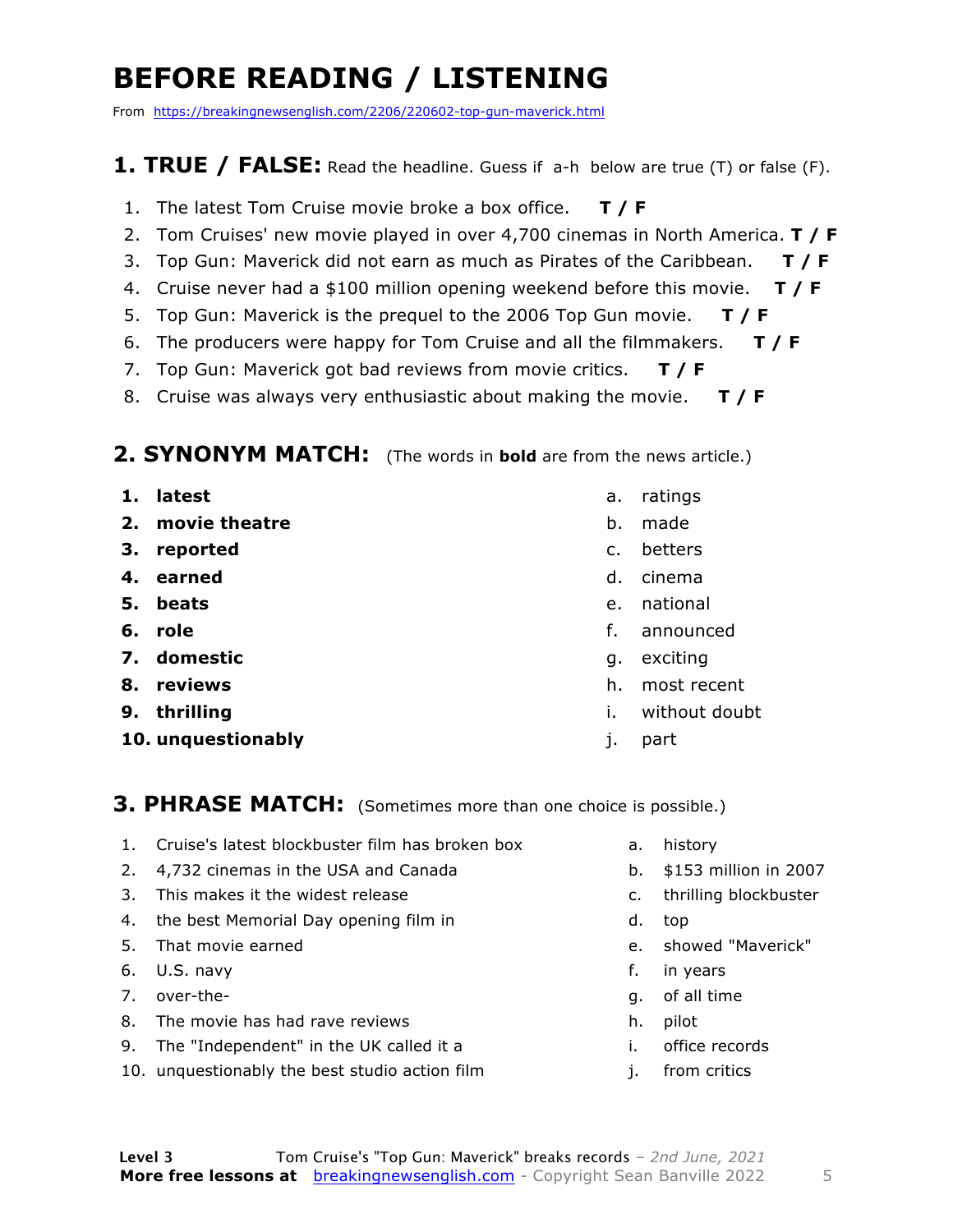### **GAP FILL**

From https://breakingnewsenglish.com/2206/220602-top-gun-maverick.html

| Tom Cruise's latest $(1)$ __________________________ film has broken box  | showed      |
|---------------------------------------------------------------------------|-------------|
| office records across America. The movie "Top Gun: Maverick" was          | blockbuster |
| shown in the biggest (2) ______________________ number of North           |             |
| American movie theatres. The movie magazine "Variety" reported            | beats       |
|                                                                           | ever        |
| "Maverick". This makes it the widest release of all                       | first       |
| (4) _________________________. The movie also broke another record. It is | opening     |
| the best Memorial Day (5) ______________________ film in history. It      |             |
| earned \$156 million in the USA. This (6) ___________________             | time        |
| Johnny Depp's "Pirates of the Caribbean: At World's End". That            | earned      |
|                                                                           |             |
| also given Hollywood superstar Tom Cruise his                             |             |
|                                                                           |             |
| box office.                                                               |             |

| Maverick is the $\omega$ _____________________ to the 1986 film "Top Gun". pilot |              |
|----------------------------------------------------------------------------------|--------------|
| Cruise goes back to his role as US navy (10) ___________________________________ | filmmakers   |
| Pete "Maverick" Mitchell. The movie's production company                         |              |
| Paramount was very happy that "Maverick" had done so                             | sequel       |
|                                                                                  | years        |
|                                                                                  | ridiculously |
| over-the-top fantastic. I'm happy for everyone. I'm happy for the                | exciting     |
| company, for Tom, and for the $(13)$ _____________________." The                 |              |
| movie has had $(14)$ _____________________ reviews from critics. The             | well         |
| "Independent" in the UK called it a "thrilling" blockbuster. Another             | rave         |
| UK newspaper, "The Telegraph," called it "absurdly                               |              |
|                                                                                  |              |
| action film in (16) ______________________ ". At first, Cruise did not           |              |
| want to make the sequel. Now, he is happy he did.                                |              |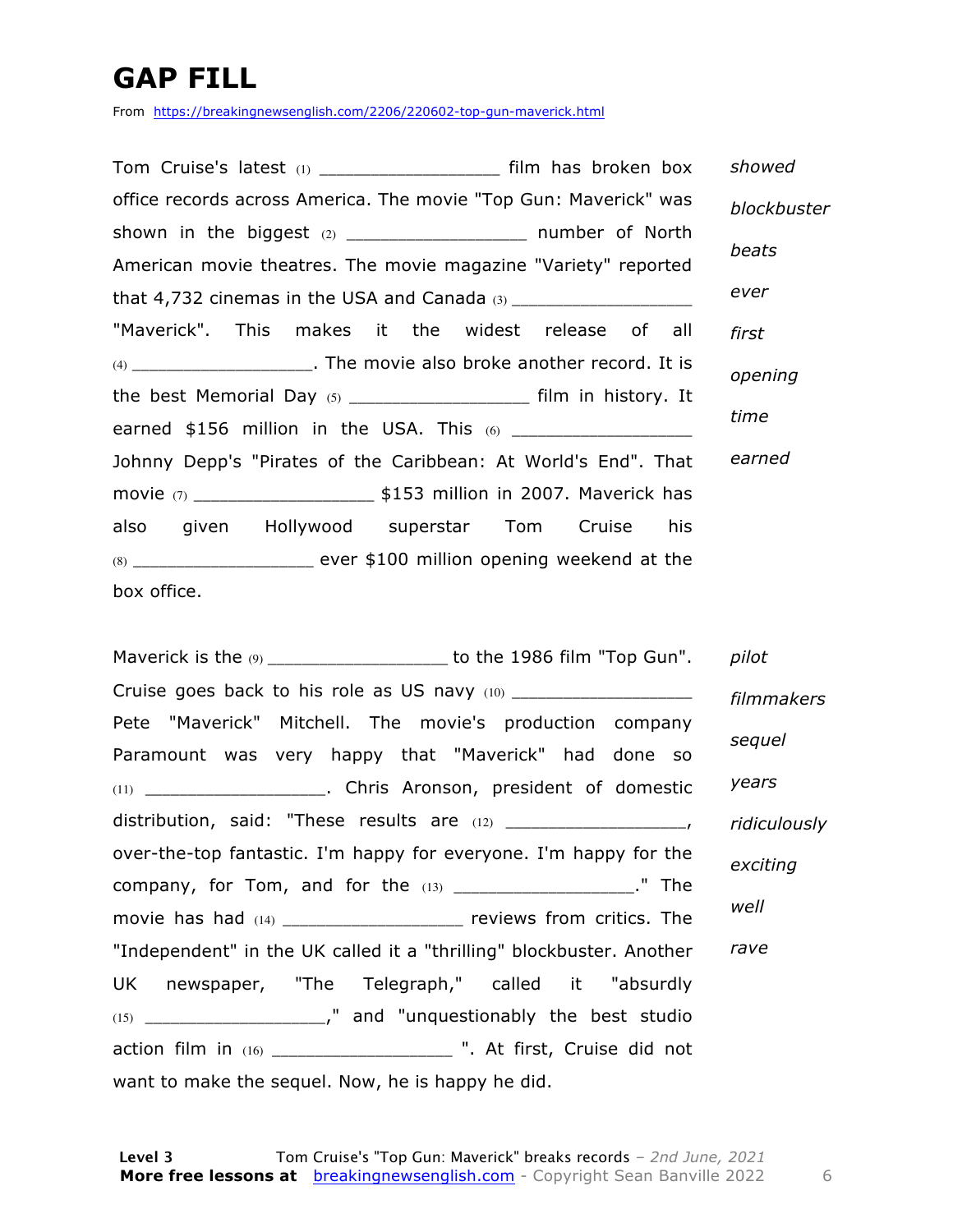#### **LISTENING – Guess the answers. Listen to check.**

From https://breakingnewsenglish.com/2206/220602-top-gun-maverick.html

|    | 1) Tom Cruise's latest blockbuster film has broken box office                       |
|----|-------------------------------------------------------------------------------------|
|    | a. record across America                                                            |
|    | b. reckons across America                                                           |
|    | c. accords across America                                                           |
|    | d. records across America                                                           |
|    | 2) The movie "Top Gun: Maverick" was shown in the ______<br>a. biggest never number |
|    | b. biggest ever number                                                              |
|    | c. biggest even number                                                              |
|    | d. biggest every number                                                             |
|    | 3) The movie magazine "Variety" reported ______                                     |
|    | a. that 4,732 cinema                                                                |
|    | b. that 4,732 sinner mas                                                            |
|    | c. that 4,732 sin amass                                                             |
|    | d. that 4,732 cinemas                                                               |
|    | 4) It is the best Memorial Day opening _______                                      |
|    | a. film in history<br>b. film on history                                            |
|    | c. film at history                                                                  |
|    | d. film as history                                                                  |
|    | 5) his first ever \$100 million opening weekend at ______                           |
|    | a. the boxing office                                                                |
|    | b. the box offers                                                                   |
|    | c. the box off fist                                                                 |
|    | d. the box office                                                                   |
|    | 6) the 1986 film "Top Gun". Cruise goes back to his role as ______                  |
|    | a. US navvy pilot<br>b. US neigh V-pilot                                            |
|    | c. US navy pilot                                                                    |
|    | d. US nay vie pilot                                                                 |
|    | 7) Paramount was very happy that "Maverick" had _______                             |
|    | a. done swell                                                                       |
|    | b. done sow well                                                                    |
|    | c. done sew well                                                                    |
|    | d. done so well                                                                     |
| 8) | These results are ridiculously, over-<br>a. the-stop fantastic                      |
|    | b. the-atop fantastic                                                               |
|    | c. the-top fantastic                                                                |
|    | d. that-top fantastic                                                               |
|    | 9) The movie has had rave                                                           |
|    | a. review from critics                                                              |
|    | b. reviews from critics                                                             |
|    | c. reviews from critic                                                              |
|    | d. review from critic                                                               |
|    | 10) absurdly exciting and unquestionably the best studio action ____                |
|    | a. film on years<br>b. film at years                                                |
|    | c. film in years                                                                    |
|    |                                                                                     |

d. film of years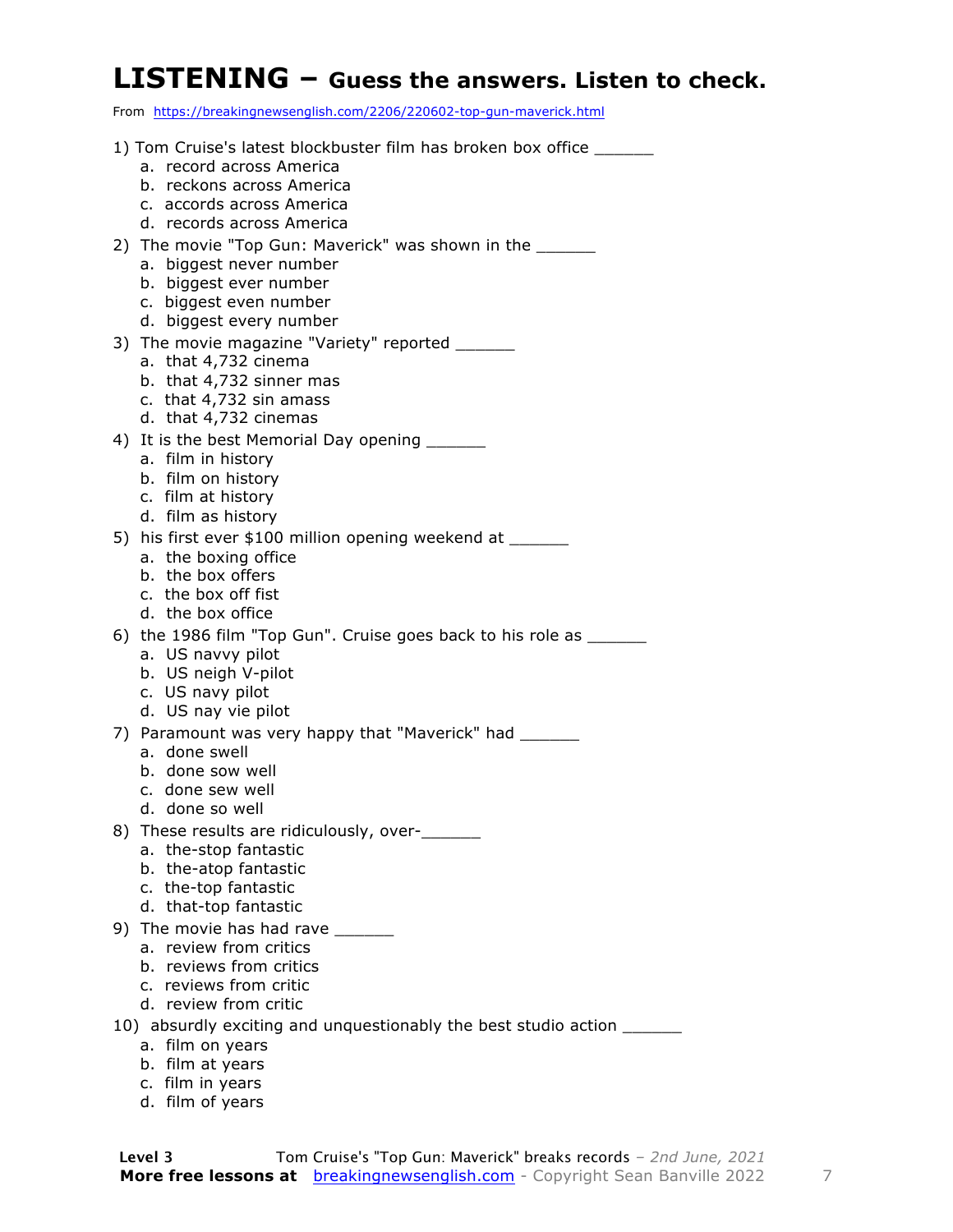#### **LISTENING – Listen and fill in the gaps**

From https://breakingnewsenglish.com/2206/220602-top-gun-maverick.html

Tom Cruise's latest blockbuster (1) \_\_\_\_\_\_\_\_\_\_\_\_\_\_\_\_\_\_\_\_ box office records across America. The movie "Top Gun: Maverick" was shown in the biggest (2) **biggest** (2) **Example 20** North American movie theatres. The movie magazine "Variety" reported that 4,732 cinemas in the USA and Canada showed "Maverick". (3) \_\_\_\_\_\_\_\_\_\_\_\_\_\_\_\_\_\_\_\_\_\_\_\_\_\_\_\_\_\_\_ the widest release of all time. The movie also broke another record. It is the best Memorial Day opening (4) \_\_\_\_\_\_\_\_\_\_\_\_\_\_\_\_\_\_\_\_\_\_\_\_\_\_\_\_\_. It earned \$156 million in the USA. This beats Johnny Depp's "Pirates of the Caribbean: At World's End". (5) \_\_\_\_\_\_\_\_\_\_\_\_\_\_\_\_\_\_\_\_ \$153 million in 2007. Maverick has also given Hollywood superstar Tom Cruise (6) \_\_\_\_\_\_\_\_\_\_\_\_\_\_\_\_\_\_\_\_\_\_\_\_\_\_\_ \$100 million opening weekend at the box office.

Maverick is (7) \_\_\_\_\_\_\_\_\_\_\_\_\_\_\_\_\_\_\_\_\_\_\_\_\_\_\_\_\_\_\_the 1986 film "Top Gun". Cruise goes back to his role as (8) \_\_\_\_\_\_\_\_\_\_\_\_\_\_\_\_\_\_\_\_ Pete "Maverick" Mitchell. The movie's production company Paramount was very happy that "Maverick" had (9) \_\_\_\_\_\_\_\_\_\_\_\_\_\_\_\_\_\_\_\_\_\_\_\_\_\_. Chris Aronson, president of domestic distribution, said: "These results are ridiculously, over-the-top fantastic. I'm happy for everyone. I'm happy for the company, for Tom, and for the filmmakers." The movie has (10) \_\_\_\_\_\_\_\_\_\_\_\_\_\_\_\_\_\_\_\_\_\_\_\_\_ from critics. The "Independent" in the UK called it a "thrilling" blockbuster. Another UK newspaper, "The Telegraph," called it "absurdly exciting," and "unquestionably the (11) The settle of the film in years". At first, Cruise did not want to  $(12)$  \_\_\_\_\_\_\_\_\_\_\_\_\_\_\_\_\_\_\_\_\_\_\_\_. Now, he is happy he did.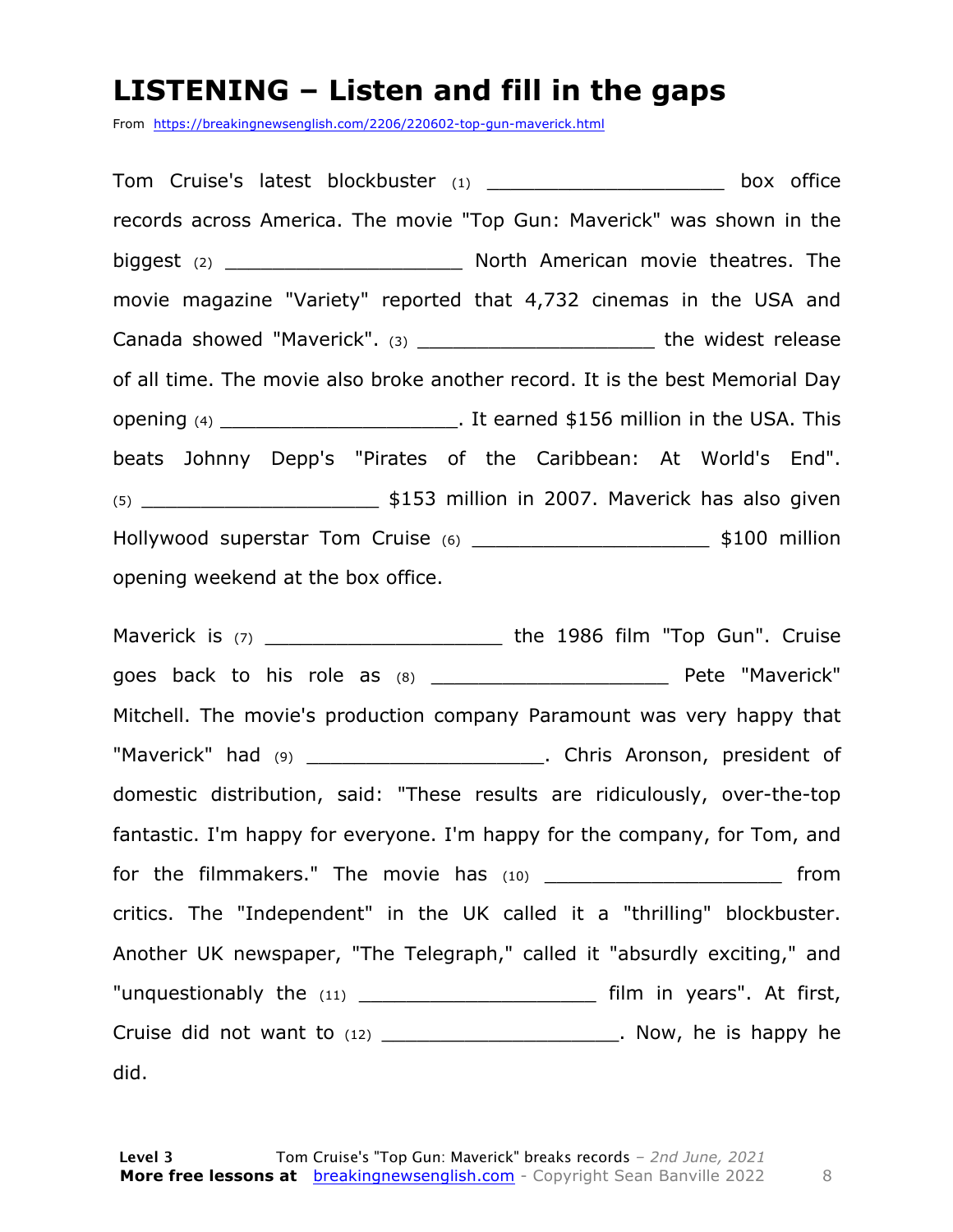### **COMPREHENSION QUESTIONS**

From https://breakingnewsenglish.com/2206/220602-top-gun-maverick.html

- 1. What kind of records did the new Tom Cruise movie break?
- 2. How many movie theatres showed the movie?
- 3. How much did the movie earn in its opening weekend?
- 4. When was the movie 'Pirates of the Caribbean: At World's End' released?
- 5. What did Tom Cruise achieve for the first time with this movie?
- 6. What job does Tom Cruise do in his role in the new movie?
- 7. How did the producers of the new movie feel?
- 8. What did the newspaper the "Independent" call the movie?
- 9. Who said the movie was the best action movie in years?
- 10. How did Tom Cruise initially feel about making the movie?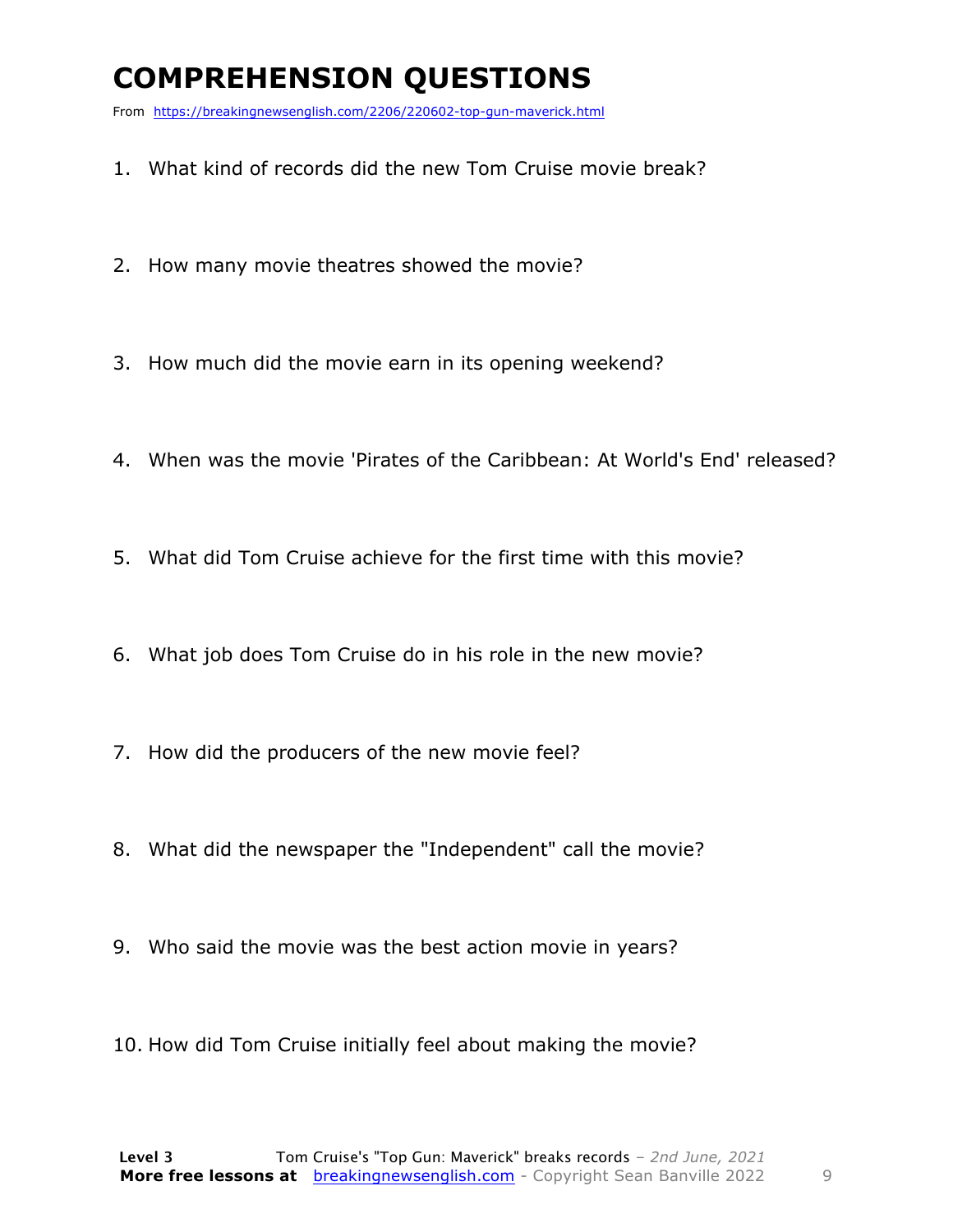### **MULTIPLE CHOICE - QUIZ**

From https://breakingnewsenglish.com/2206/220602-top-gun-maverick.html

| 1) What kind of records did the new                                                                                                                                       | 6) What job does Tom Cruise do in                                                                                                                       |
|---------------------------------------------------------------------------------------------------------------------------------------------------------------------------|---------------------------------------------------------------------------------------------------------------------------------------------------------|
| Tom Cruise movie break?                                                                                                                                                   | his role in the new movie?                                                                                                                              |
| a) athletics records                                                                                                                                                      | a) sailor                                                                                                                                               |
| b) vinyl records                                                                                                                                                          | b) US navy pilot                                                                                                                                        |
| c) box office records                                                                                                                                                     | c) engineer                                                                                                                                             |
| d) stunt records                                                                                                                                                          | d) movie producer                                                                                                                                       |
| 2) How many movie theatres showed                                                                                                                                         | 7) How did the producers of the new                                                                                                                     |
| the movie?                                                                                                                                                                | movie feel?                                                                                                                                             |
| a) 4,732                                                                                                                                                                  | a) overjoyed                                                                                                                                            |
| b) $7,432$                                                                                                                                                                | b) awe-inspired                                                                                                                                         |
| c) $4,372$                                                                                                                                                                | c) ecstatic                                                                                                                                             |
| $d)$ 3,743                                                                                                                                                                | d) happy                                                                                                                                                |
| 3) How much did the movie earn in                                                                                                                                         | 8) What did the newspaper the                                                                                                                           |
| its opening weekend?                                                                                                                                                      | "Independent" call the movie?                                                                                                                           |
| $a)$ \$155 million                                                                                                                                                        | a) a telegraph                                                                                                                                          |
| b) $$156$ million                                                                                                                                                         | b) a thrilling blockbuster                                                                                                                              |
| c) $$158$ million                                                                                                                                                         | c) a rave review                                                                                                                                        |
| $d)$ \$157 million                                                                                                                                                        | d) a harsh critic                                                                                                                                       |
| 4) When was the movie 'Pirates of                                                                                                                                         | 9) Who said the movie was the best                                                                                                                      |
| the Caribbean: At World's End'                                                                                                                                            | action movie in years?                                                                                                                                  |
| released?                                                                                                                                                                 | a) CNN                                                                                                                                                  |
| a) 1907                                                                                                                                                                   | b) the Telegraph newspaper                                                                                                                              |
| b) 1997                                                                                                                                                                   | c) the New York Post                                                                                                                                    |
| c) 2017                                                                                                                                                                   | d) the BBC                                                                                                                                              |
| d) 2007<br>5) What did Tom Cruise achieve for<br>the first time with this movie?<br>a) fame<br>b) an Oscar<br>c) a \$100 million opening weekend<br>d) a score of $10/10$ | 10) How did Tom Cruise initially feel<br>about making the movie?<br>a) He didn't want to make it.<br>b) happy<br>c) very, very positive<br>d) undecided |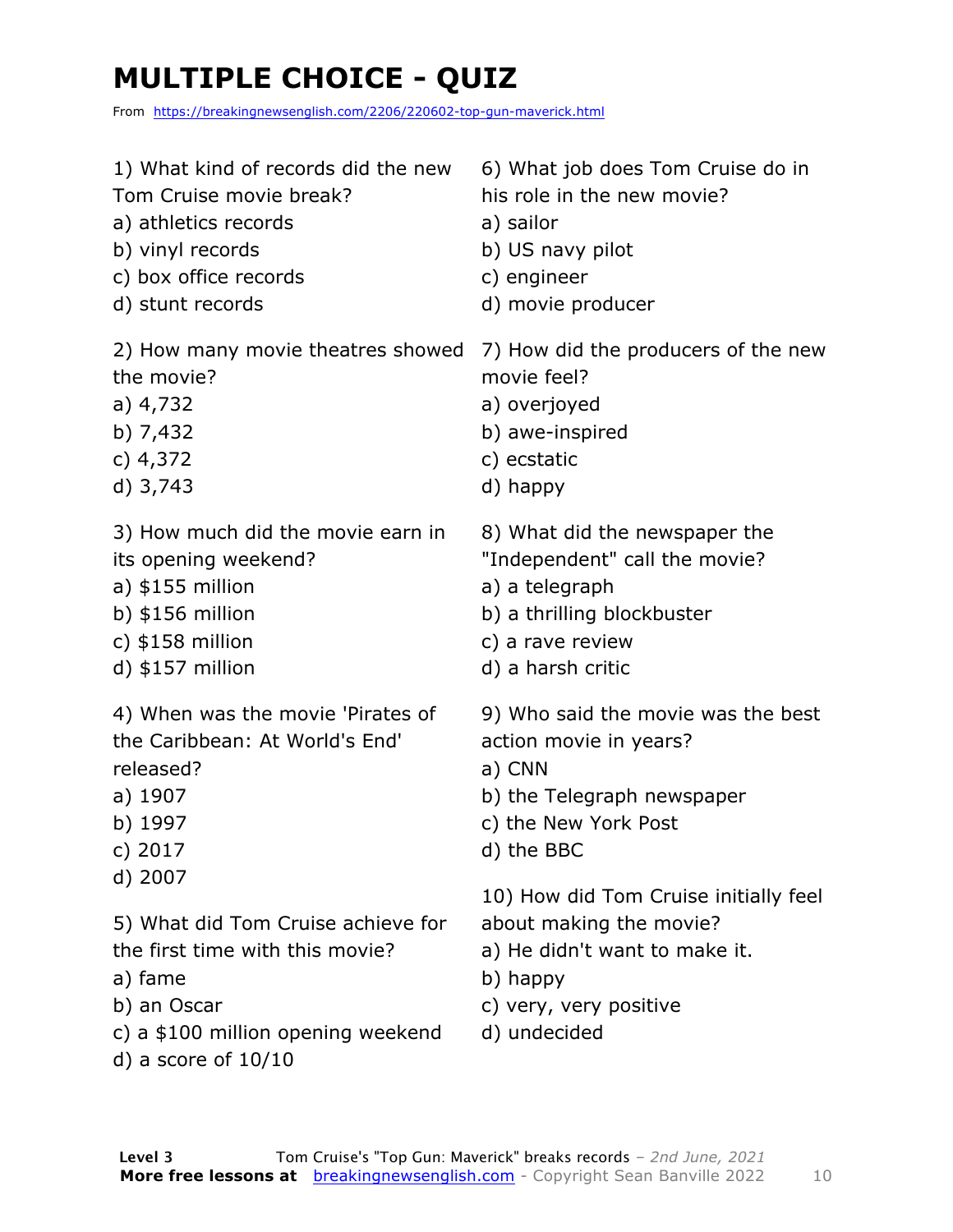### **ROLE PLAY**

From https://breakingnewsenglish.com/2206/220602-top-gun-maverick.html

#### **Role A – Action**

You think action is the best movie genre. Tell the others three reasons why. Tell them what is wrong with their genres. Also, tell the others which is the least enjoyable of these (and why): comedy, romance or science fiction.

#### **Role B – Comedy**

You think comedy is the best movie genre. Tell the others three reasons why. Tell them what is wrong with their genres. Also, tell the others which is the least enjoyable of these (and why): action, romance or science fiction.

#### **Role C – Romance**

You think romance is the best movie genre. Tell the others three reasons why. Tell them what is wrong with their genres. Also, tell the others which is the least enjoyable of these (and why): comedy, action or science fiction.

#### **Role D – Science Fiction**

You think science fiction is the best movie genre. Tell the others three reasons why. Tell them what is wrong with their genres. Also, tell the others which is the least enjoyable of these (and why): comedy, romance or action.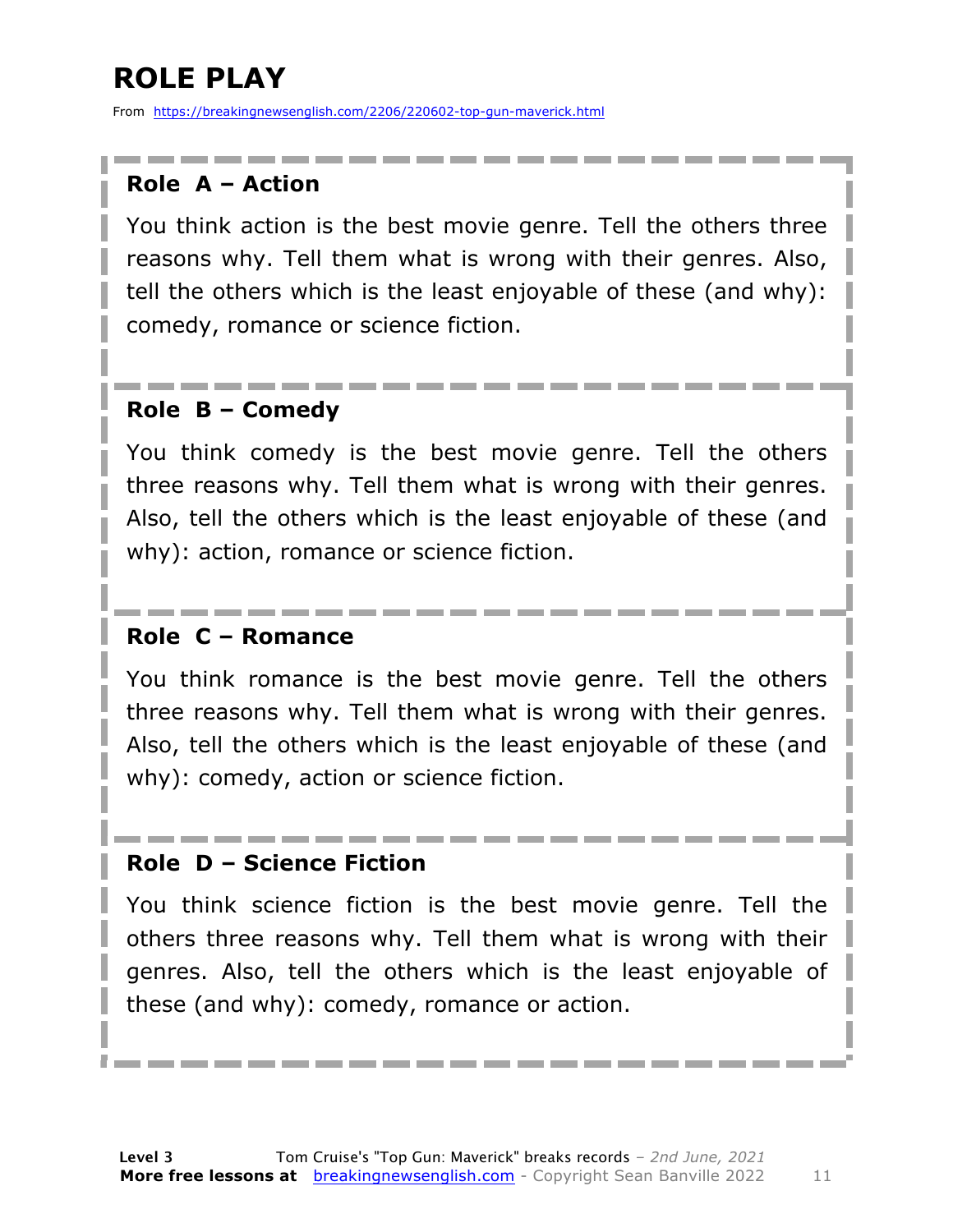## **AFTER READING / LISTENING**

From https://breakingnewsenglish.com/2206/220602-top-gun-maverick.html

1. WORD SEARCH: Look in your dictionary / computer to find collocates, other meanings, information, synonyms … for the words 'movie' and 'theatre'.

| movie | theatre |
|-------|---------|
|       |         |
|       |         |
|       |         |

- Share your findings with your partners.
- Make questions using the words you found.
- Ask your partner / group your questions.

**2. ARTICLE QUESTIONS:** Look back at the article and write down some questions you would like to ask the class about the text.

- Share your questions with other classmates / groups.
- Ask your partner / group your questions.

**3. GAP FILL:** In pairs / groups, compare your answers to this exercise. Check your answers. Talk about the words from the activity. Were they new, interesting, worth learning…?

**4. VOCABULARY:** Circle any words you do not understand. In groups, pool unknown words and use dictionaries to find their meanings.

**5. TEST EACH OTHER:** Look at the words below. With your partner, try to recall how they were used in the text:

| • latest          | $\cdot$ 1986  |
|-------------------|---------------|
| • magazine        | • well        |
| • widest          | $\cdot$ top   |
| best<br>$\bullet$ | $\cdot$ rave  |
| • beats           | • exciting    |
| • given           | $\cdot$ happy |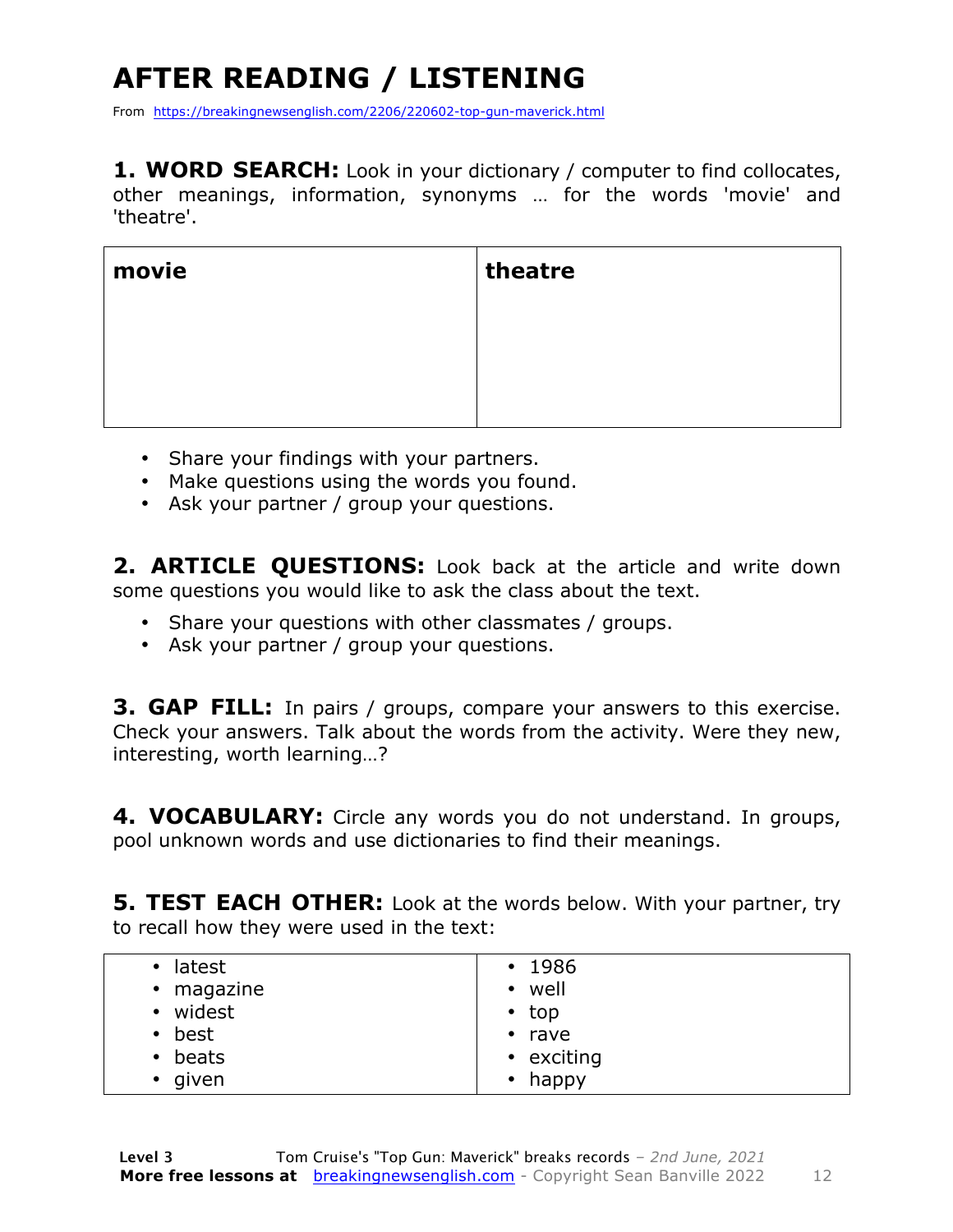### **MOVIES SURVEY**

From https://breakingnewsenglish.com/2206/220602-top-gun-maverick.html

Write five GOOD questions about movies in the table. Do this in pairs. Each student must write the questions on his / her own paper.

When you have finished, interview other students. Write down their answers.

|      | STUDENT 1 | STUDENT 2 | STUDENT 3 |
|------|-----------|-----------|-----------|
| Q.1. |           |           |           |
| Q.2. |           |           |           |
| Q.3. |           |           |           |
| Q.4. |           |           |           |
| Q.5. |           |           |           |

- Now return to your original partner and share and talk about what you found out. Change partners often.
- Make mini-presentations to other groups on your findings.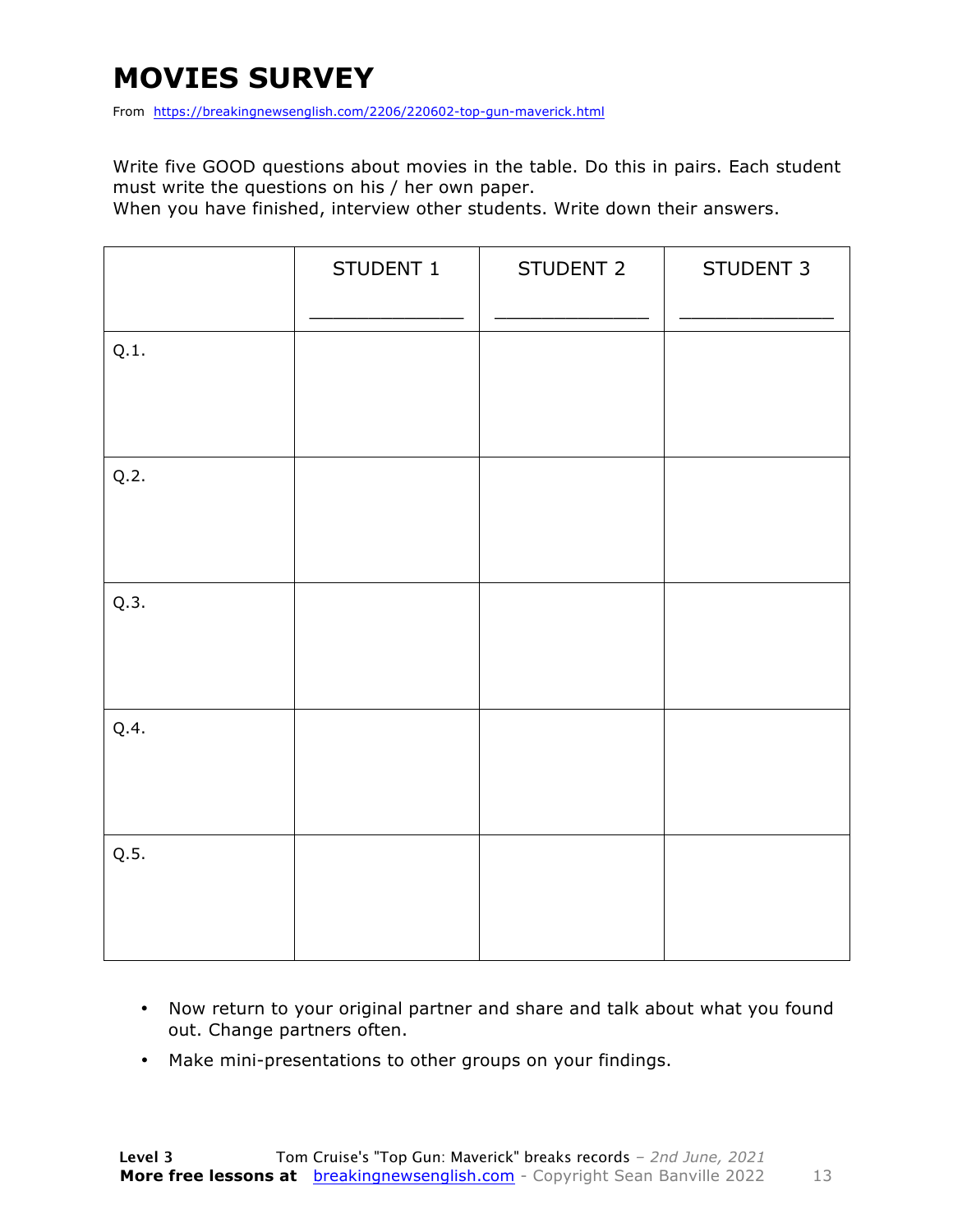### **MOVIES DISCUSSION**

STUDENT A's QUESTIONS (Do not show these to student B)

- 1. What did you think when you read the headline?
- 2. What images are in your mind when you hear the word 'movie'?
- 3. What are your favourite movies?
- 4. Do you want to see the latest Tom Cruise movie?
- 5. What do you think of Tom Cruise?
- 6. What do you think of action movies?
- 7. Do you like going to the movie theater?
- 8. Is Top Gun better than Pirates of the Caribbean?
- 9. Who is the better actor, Tom Cruise or Johnny Depp?
- 10. Why do we like movies so much?

*Tom Cruise's "Top Gun: Maverick" breaks records – 2nd June, 2022* Thousands more free lessons at breakingnewsenglish.com

-----------------------------------------------------------------------------

#### **MOVIES DISCUSSION**

STUDENT B's QUESTIONS (Do not show these to student A)

- 11. Did you like reading this article? Why/not?
- 12. What do you think of when you hear the word 'theatre'?
- 13. What do you think about what you read?
- 14. Are sequels and prequels ever better than the original?
- 15. Who are you happy for?
- 16. What is the best movie you've seen this year?
- 17. Would you like to be a movie star?
- 18. Which country makes the best movies?
- 19. What's the worst movie you've ever seen?
- 20. What questions would you like to ask Tom Cruise?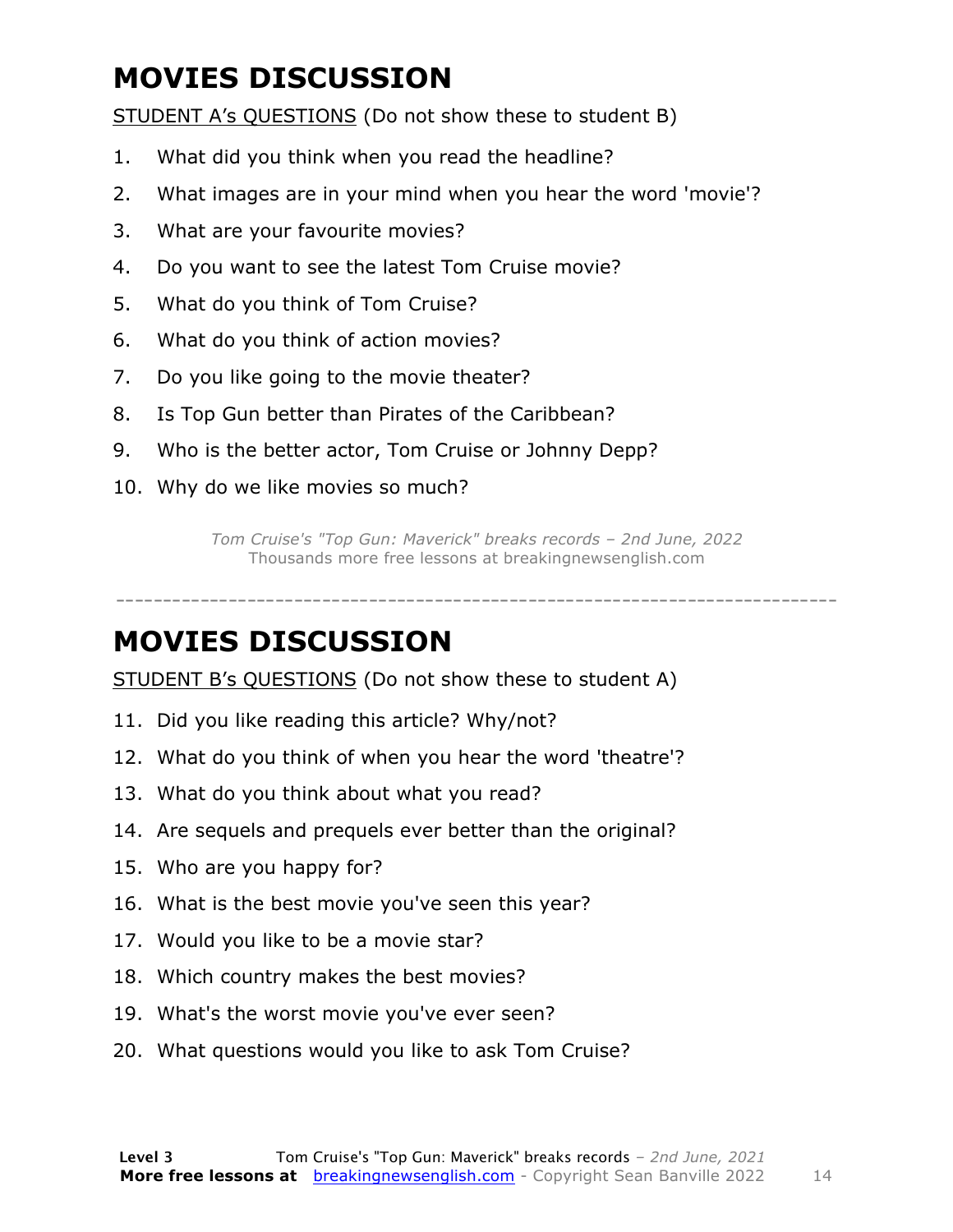### **DISCUSSION (Write your own questions)**

STUDENT A's QUESTIONS (Do not show these to student B)

### **DISCUSSION (Write your own questions)**

STUDENT B's QUESTIONS (Do not show these to student A)

| 1. |                                                                                                                         |  |  |
|----|-------------------------------------------------------------------------------------------------------------------------|--|--|
|    |                                                                                                                         |  |  |
| 2. | <u> 1980 - Andrea Stationer, fransk politiker (d. 1980)</u>                                                             |  |  |
| 3. |                                                                                                                         |  |  |
|    |                                                                                                                         |  |  |
| 4. | <u> 1980 - Jan Samuel Barbara, margaret eta idazlea (h. 1980).</u>                                                      |  |  |
| 5. | <u> 1986 - Johann Stoff, deutscher Stoffen und der Stoffen und der Stoffen und der Stoffen und der Stoffen und der </u> |  |  |
|    |                                                                                                                         |  |  |
| 6. | <u> 1989 - Johann John Stone, market fan it ferskearre fan it ferskearre fan it ferskearre fan it ferskearre fan i</u>  |  |  |

15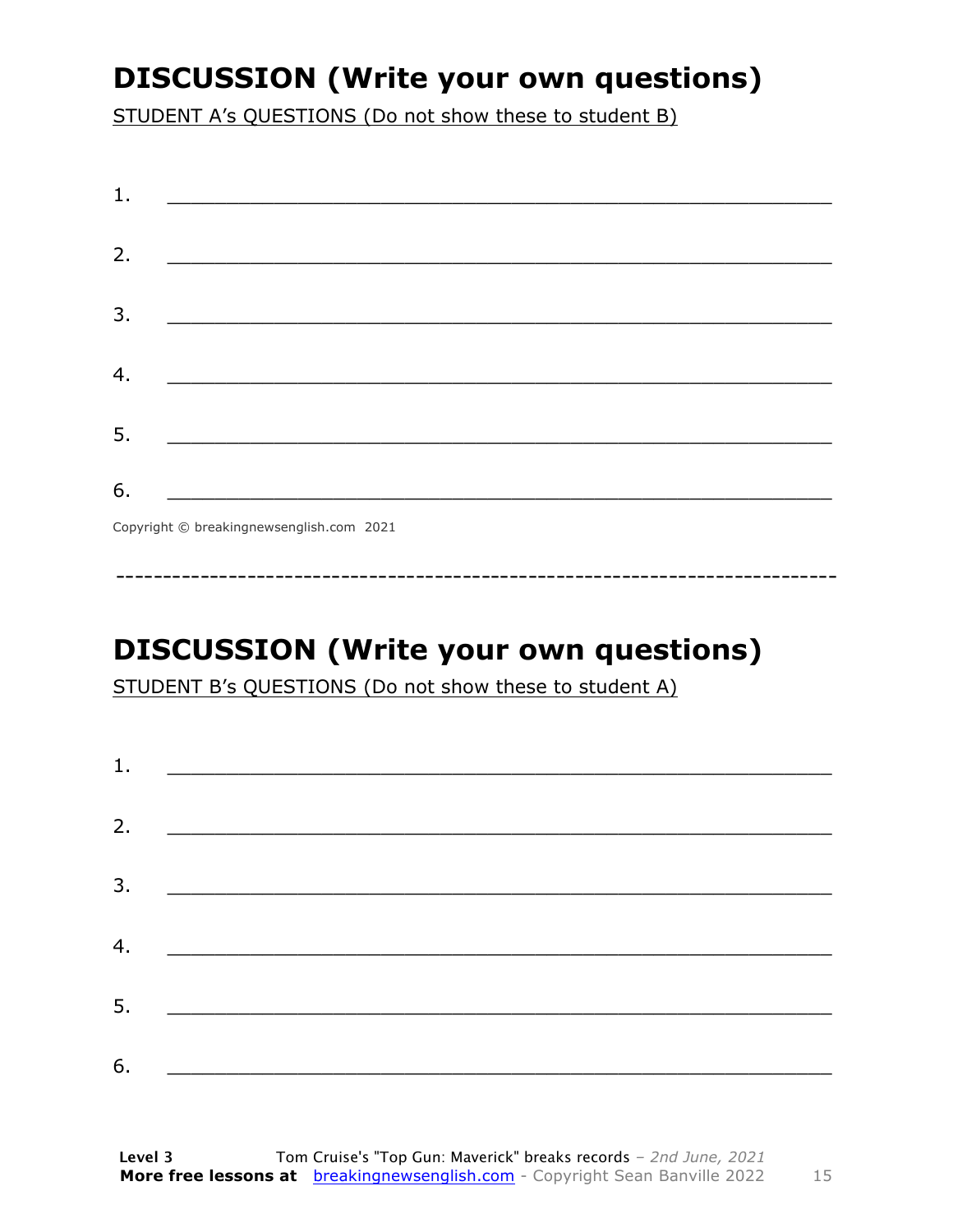### **LANGUAGE - CLOZE**

From https://breakingnewsenglish.com/2206/220602-top-gun-maverick.html

Tom Cruise's (1) \_\_\_\_ blockbuster film has broken box office records across America. The movie "Top Gun: Maverick" was (2) \_\_\_\_ in the biggest ever number of North American movie theatres. The movie magazine "Variety" reported that 4,732 cinemas (3) \_\_\_\_ the USA and Canada showed "Maverick". This makes it the widest release of all time. The movie also broke  $(4)$  \_\_\_\_ record. It is the best Memorial Day opening film  $(5)$  history. It earned \$156 million in the USA. This beats Johnny Depp's "Pirates of the Caribbean: At World's End". That movie earned \$153 million in 2007. Maverick has also given Hollywood superstar Tom Cruise his first (6) \_\_\_\_ \$100 million opening weekend at the box office.

Maverick is the sequel (7) \_\_\_\_\_ the 1986 film "Top Gun". Cruise goes back to his role as US navy pilot Pete "Maverick" Mitchell. The movie's production company Paramount was very happy that "Maverick" had (8) \_\_\_\_ so well. Chris Aronson, president of domestic distribution, said: "These results are ridiculously, over-the- (9) \_\_\_\_ fantastic. I'm happy for everyone. I'm happy for the company, for Tom, and for the filmmakers." The movie has had  $(10)$  reviews from critics. The "Independent" in the UK called it a "thrilling" blockbuster. Another UK newspaper, "The Telegraph," called it "absurdly exciting," and "unquestionably the best studio action film  $(11)$  \_\_\_\_ years". At first, Cruise did not want to  $(12)$  \_\_\_\_ the sequel. Now, he is happy he did.

#### **Put the correct words from the table below in the above article.**

| 1.  | (a) | latter | (b) | latent  | (c) | lately  | (d) | latest     |
|-----|-----|--------|-----|---------|-----|---------|-----|------------|
| 2.  | (a) | shows  | (b) | showing | (c) | show    | (d) | shown      |
| 3.  | (a) | at     | (b) | in      | (c) | on      | (d) | of         |
| 4.  | (a) | other  | (b) | others  | (c) | another | (d) | the others |
| 5.  | (a) | at     | (b) | on      | (c) | in      | (d) | of         |
| 6.  | (a) | ever   | (b) | every   | (c) | event   | (d) | never      |
| 7.  | (a) | at     | (b) | to      | (c) | in      | (d) | on         |
| 8.  | (a) | done   | (b) | does    | (c) | did     | (d) | doing      |
| 9.  | (a) | higher | (b) | top     | (c) | end     | (d) | bottom     |
| 10. | (a) | race   | (b) | rate    | (c) | rave    | (d) | rage       |
| 11. | (a) | on     | (b) | at      | (c) | in      | (d) | as         |
| 12. | (a) | act    | (b) | movie   | (c) | filming | (d) | make       |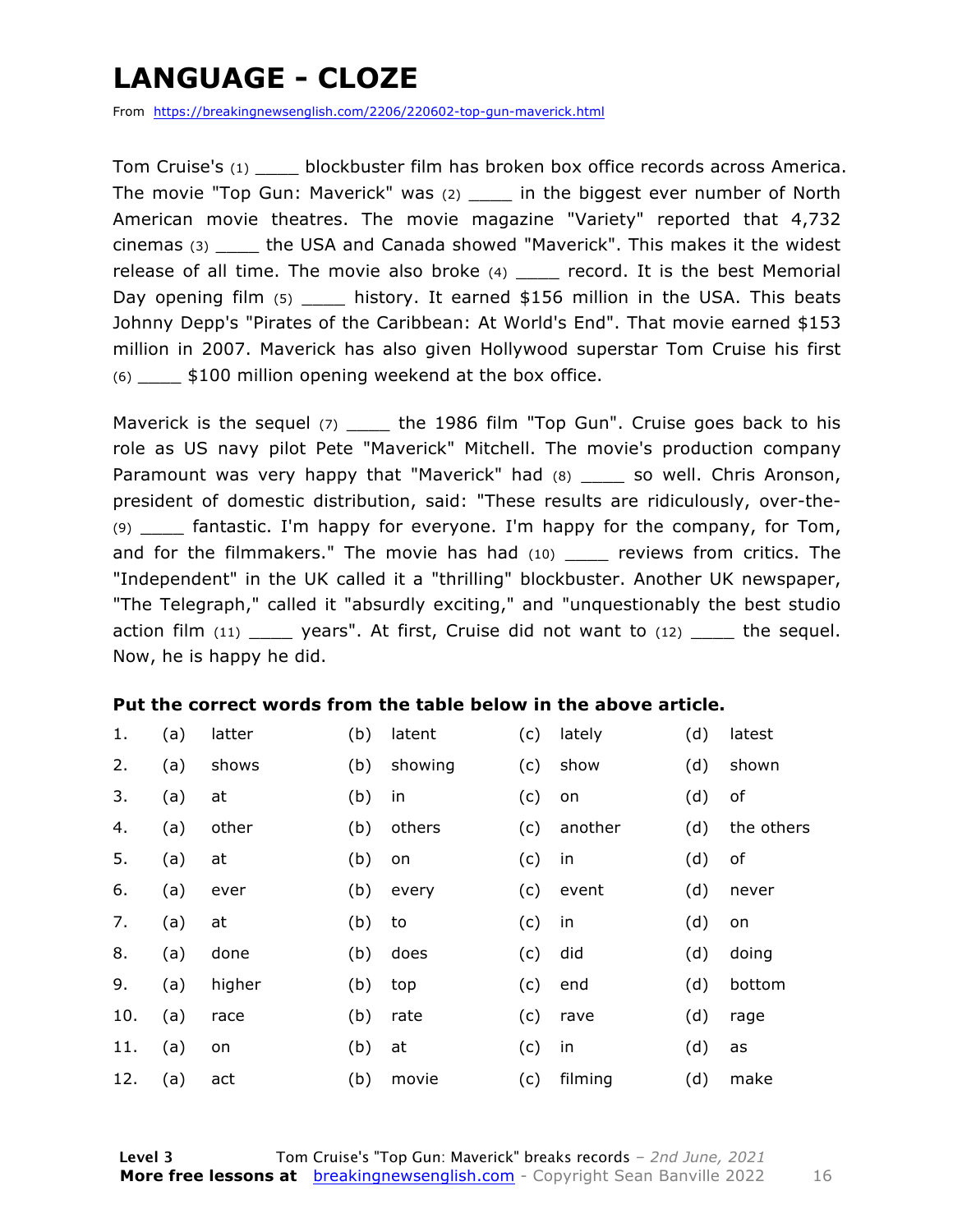### **SPELLING**

From https://breakingnewsenglish.com/2206/220602-top-gun-maverick.html

#### **Paragraph 1**

- 1. Tom Cruise's latest cselkbtruob film
- 2. broken box fcefio records
- 3. The movie ezamgain "Variety"
- 4. the widest eselrae of all time
- 5. It areend \$156 million
- 6. eatirsP of the Caribbean

#### **Paragraph 2**

- 7. Maverick is the ueesql to the 1986 film "Top Gun"
- 8. back to his role as US navy oitpl
- 9. The movie's rdontiuopc company
- 10. president of **oiemtdsc** distribution
- 11. over-the-top cnftastai
- 12. rave reviews from circsit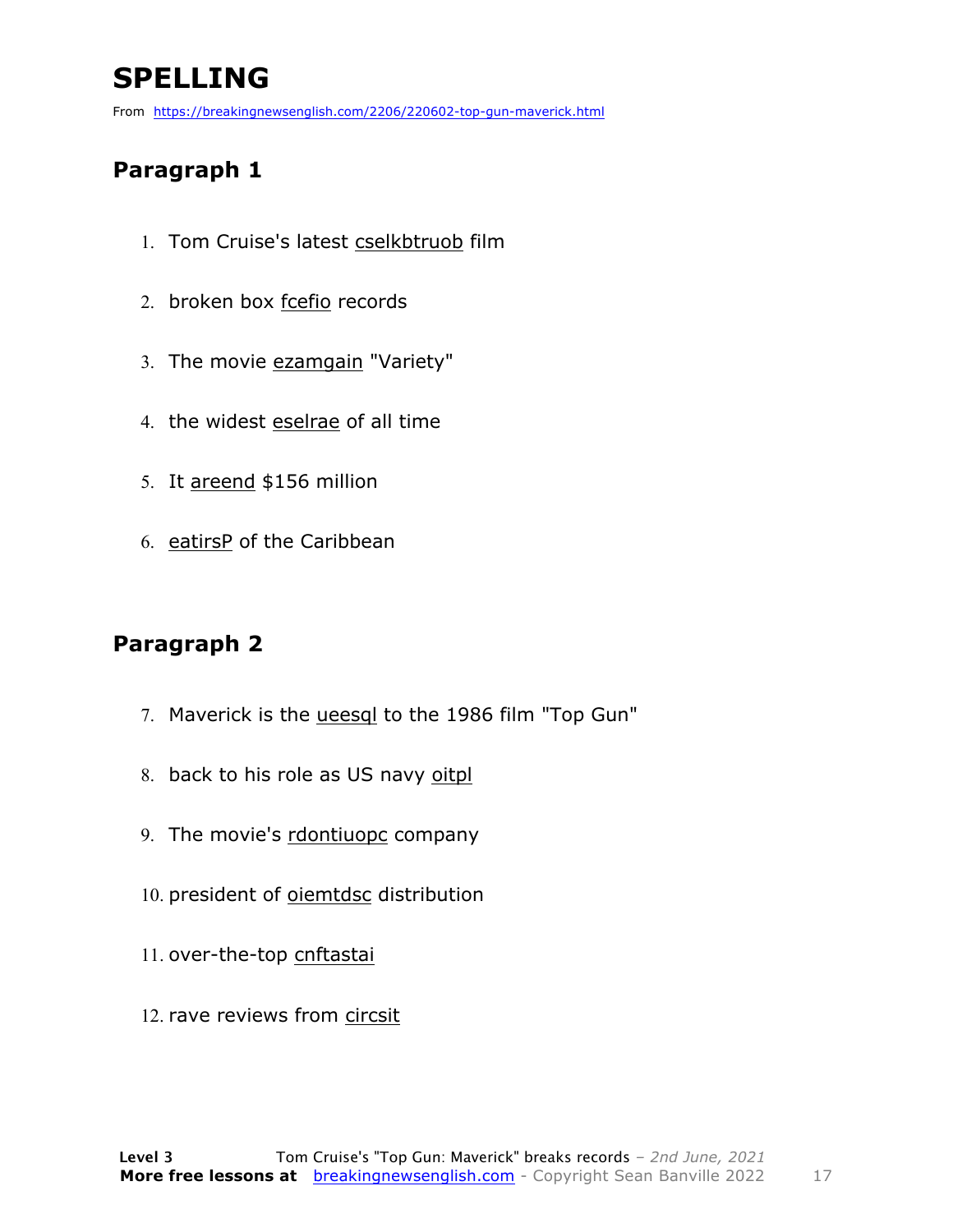### **PUT THE TEXT BACK TOGETHER**

From https://breakingnewsenglish.com/2206/220602-top-gun-maverick.html

#### **Number these lines in the correct order.**

- ( ) top fantastic. I'm happy for everyone. I'm happy for the company, for Tom, and for the
- () time. The movie also broke another record. It is the best Memorial Day opening film
- ( ) movie earned \$153 million in 2007. Maverick has also given Hollywood superstar Tom Cruise
- ( ) filmmakers." The movie has had rave reviews from critics. The "Independent" in the UK called
- ( ) in the biggest ever number of North American movie theatres. The movie magazine "Variety" reported that
- ( ) his first ever \$100 million opening weekend at the box office.
- ( ) 4,732 cinemas in the USA and Canada showed "Maverick". This makes it the widest release of all
- ( ) it a "thrilling" blockbuster. Another UK newspaper, "The Telegraph," called it "absurdly exciting," and "unquestionably the best studio
- ( ) well. Chris Aronson, president of domestic distribution, said: "These results are ridiculously, over-the-
- ( ) Maverick is the sequel to the 1986 film "Top Gun". Cruise goes back to his role as US navy
- ( ) in history. It earned \$156 million in the USA. This beats Johnny Depp's "Pirates of the Caribbean: At World's End". That
- ( *1* ) Tom Cruise's latest blockbuster film has broken box office records across America. The movie "Top Gun: Maverick" was shown
- ( ) pilot Pete "Maverick" Mitchell. The movie's production company Paramount was very happy that "Maverick" had done so
- ( ) action film in years". At first, Cruise did not want to make the sequel. Now, he is happy he did.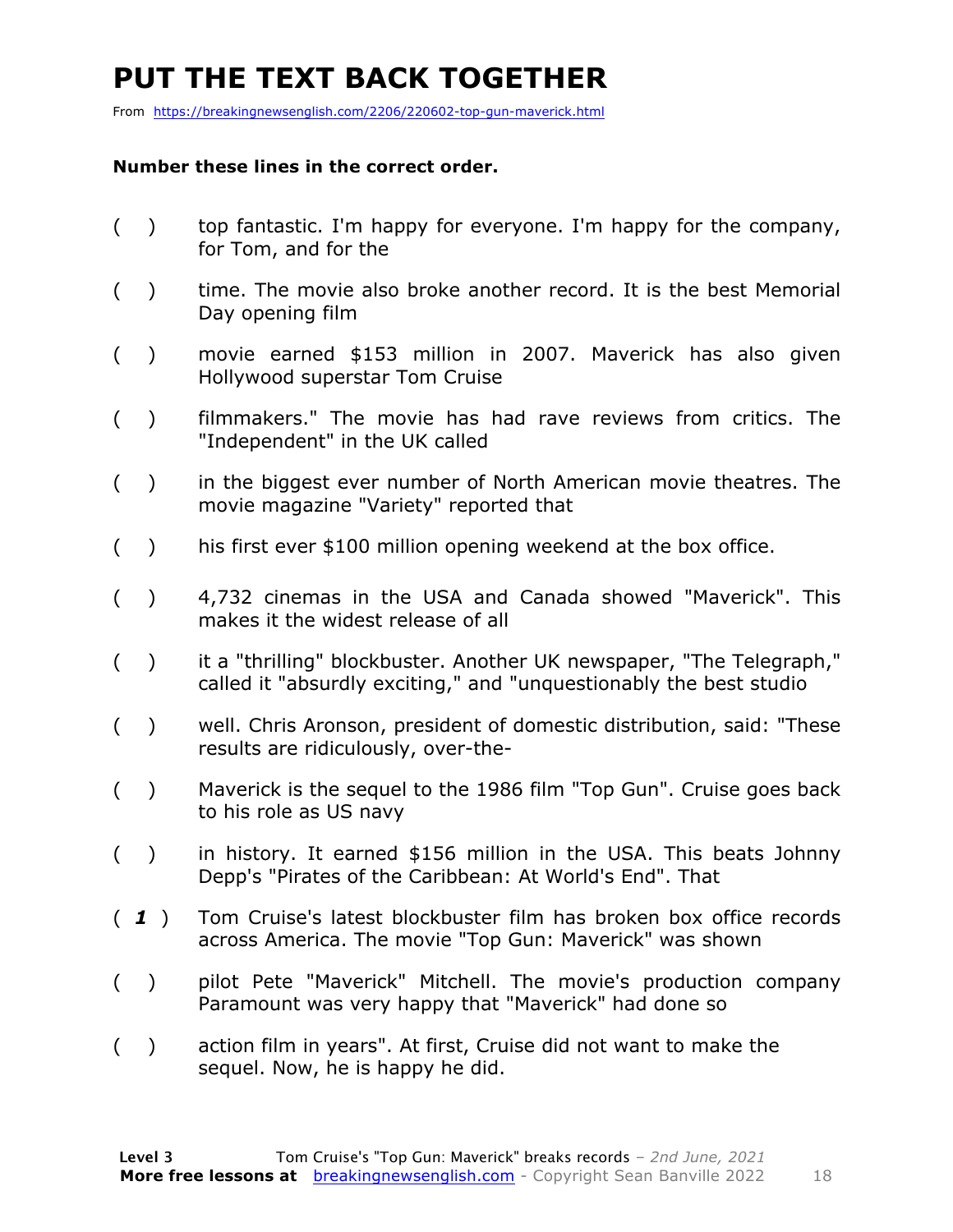#### **PUT THE WORDS IN THE RIGHT ORDER**

From https://breakingnewsenglish.com/2206/220602-top-gun-maverick.html

1. office records . blockbuster has His latest box broken

2. ever in Shown number biggest theatres . the of

3. all It is of the widest release time .

4. another record . The box office broke also movie

5. His first opening \$100 million ever weekend .

6. company happy . movie's production Paramount The was very

7. including for everyone, happy the I'm filmmakers .

8. reviews has had critics . rave movie The from

9. film best the Unquestionably action in studio years .

10. did want not sequel . to make the Cruise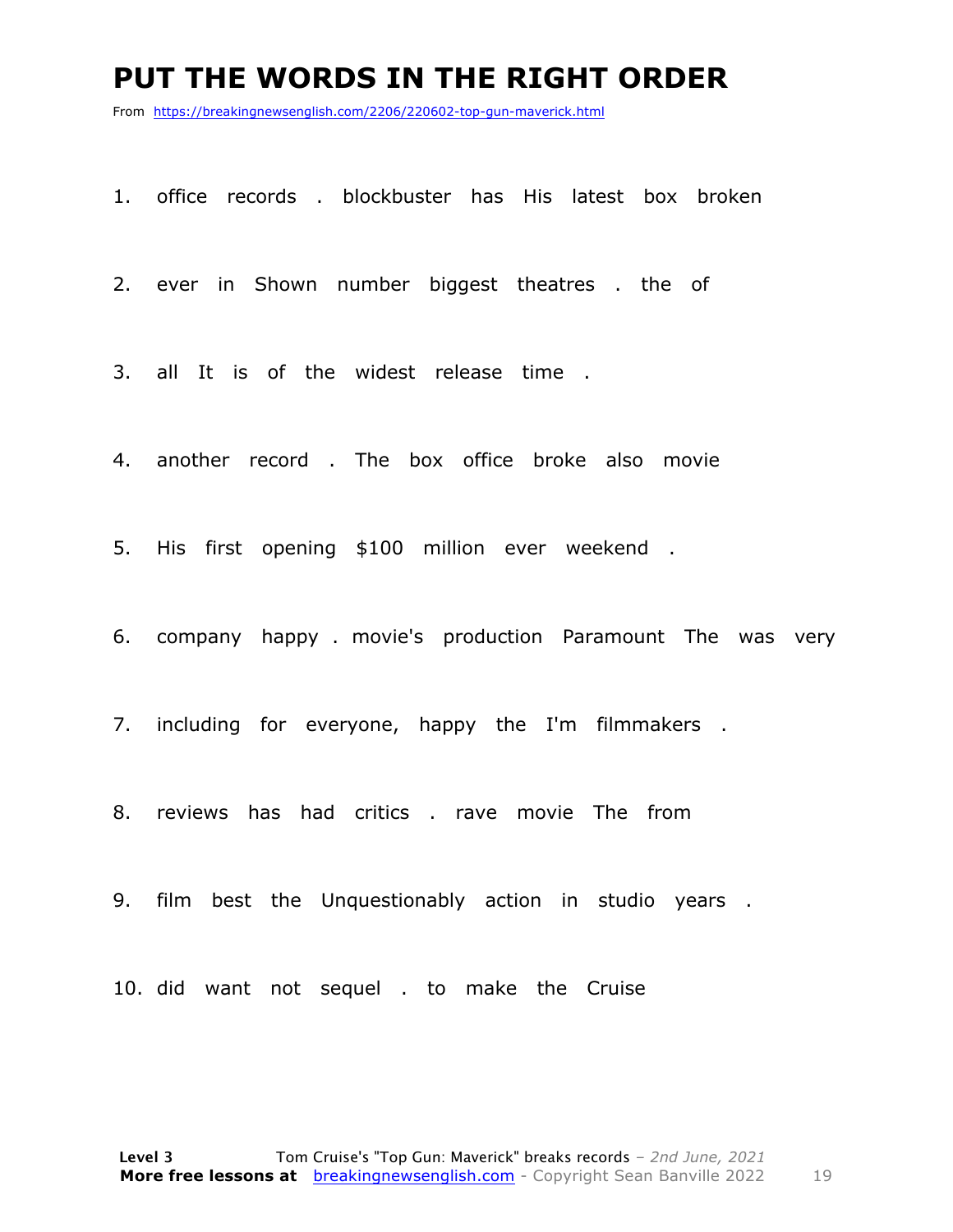### **CIRCLE THE CORRECT WORD (20 PAIRS)**

From https://breakingnewsenglish.com/2206/220602-top-gun-maverick.html

Tom Cruise's *latest / earliest* blockbuster film has broken box office records across America. The movie "Top Gun: Maverick" was *showing / shown* in the biggest *ever / even* number of North American movie theatres. The movie magazine "Variety" *reporter / reported* that 4,732 cinemas in the USA and Canada showed "Maverick". This makes *it / them* the widest release of all time. The movie also *damaged / broke* another record. It is the best Memorial Day opening film *on / in* history. It earned \$156 million in the USA. This *beats / wins* Johnny Depp's "Pirates of the Caribbean: At World's End". That movie *earned / earnings* \$153 million in 2007. Maverick has also given Hollywood superstar Tom Cruise his first ever \$100 million opening weekend *at / in* the box office.

Maverick is the *sequence / sequel* to the 1986 film "Top Gun". Cruise goes back to his *role / roll* as US navy pilot Pete "Maverick" Mitchell. The movie's production company Paramount was very *happy / happily* that "Maverick" had done so well. Chris Aronson, president of *drastic / domestic* distribution, said: "These *result / results* are ridiculously, over-the-top fantastic. I'm happy for everyone. I'm happy *for / from* the company, for Tom, and for the filmmakers." The movie has had *rave / grave* reviews from critics. The "Independent" in the UK called it a "thrilling" blockbuster. *Other / Another* UK newspaper, "The Telegraph," called it "*absurd / absurdly* exciting," and "unquestionably the best studio action film in years". At first, Cruise did not want to make the sequel. Now, he is *happy / happily* he did.

#### **Talk about the connection between each pair of words in italics, and why the correct word is correct.**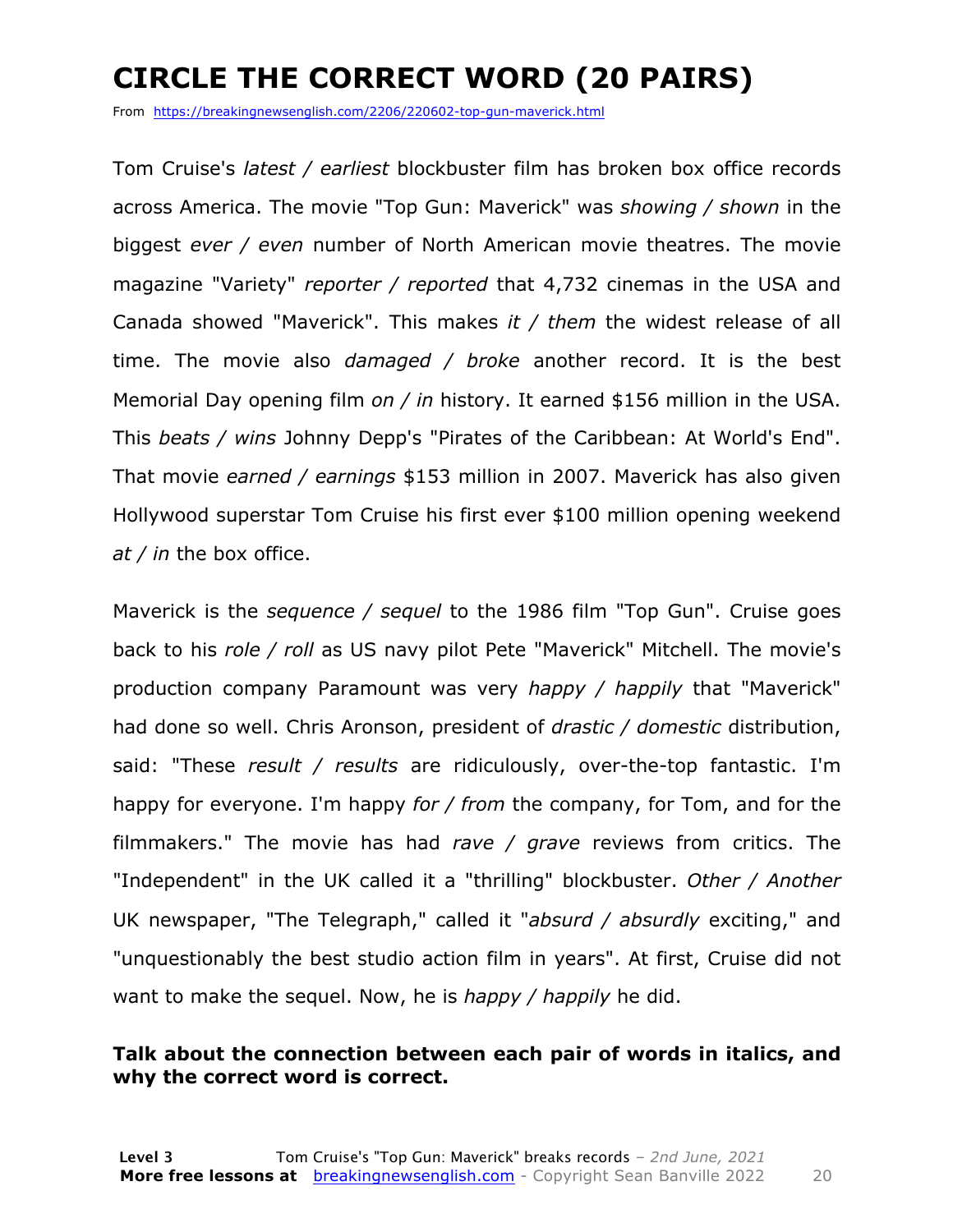### **INSERT THE VOWELS (a, e, i, o, u)**

From https://breakingnewsenglish.com/2206/220602-top-gun-maverick.html

T\_m Cr\_\_s\_'s l\_t\_st bl\_ckb\_st\_r f\_lm h\_s br\_k\_n b\_x  $_{\text{eff}_\text{c}}$  r\_c\_rds \_cr\_ss \_m\_r\_c\_. Th\_ m\_v\_\_ "T\_p G\_n: M\_v\_r\_ck" w\_s sh\_wn \_n th\_ b\_gg\_st \_v\_r n\_mb\_r \_f  $N_rth$   $m_r_c$ ,  $m_v$ ,  $t_{-1}$   $t_{-1}$   $t_{-1}$   $s$ . Th,  $m_v$ ,  $m_g$ ,  $m_g$ " $V_r$ \_ty" r\_p\_rt\_d th\_t 4,732 c\_n\_m\_s \_n th\_ \_S\_ \_nd C \_n\_d\_ sh\_w\_d "M\_v\_r\_ck". Th\_s m\_k\_s \_t th\_ w\_d\_st r\_l\_\_s\_ \_f \_ll t\_m\_. Th\_ m\_v\_\_ \_ls\_ br\_k\_ \_n\_th\_r r\_c\_rd. \_t \_s th\_ b\_st M\_m\_r\_\_l D\_y \_p\_n\_ng f\_lm \_n  $h_st_r$ ,  $t$   $_rnn_d$   $$156$   $m_ll_l$ n  $n_l$  th  $_s$  $b_$  ts J\_hnny D\_pp's "P\_r\_t\_s \_f th\_ C\_r\_bb\_\_n: \_t  $W_{r}$ rld's \_nd". Th\_t m\_v\_\_ \_\_rn\_d \$153 m\_ll\_\_n \_n 2007. M\_v\_r\_ck h\_s \_ls\_ g\_v\_n H\_llyw\_\_d s\_p\_rst\_r T\_m Cr\_\_s\_ h\_s f\_rst \_v\_r \$100 m\_ll\_\_n \_p\_n\_ng  $w_k - k_n$ nd  $t$  th  $b_k - x$   $ff_c$ .

 $M_v_r_r_c$ ck sth s<sub>q\_</sub>l t th 1986 f\_lm "T\_p G\_n".  $Cr_{--}s_{-}$  g<sub>--</sub>s b<sub>-</sub>ck t<sub>-</sub> h<sub>-</sub>s r<sub>-</sub>l<sub>-</sub> <sub>-</sub>s -S n<sub>-</sub>vy p<sub>-</sub>l<sub>-</sub>t P<sub>-</sub>t<sub>-</sub> "M\_v\_r\_ck" M\_tch\_ll. Th\_ m\_v\_\_'s pr\_d\_ct\_\_n c\_mp\_ny P\_r\_m\_\_nt w\_s v\_ry h\_ppy th\_t "M\_v\_r\_ck" h\_d d\_n\_ s\_ w\_II. Chr\_s \_r\_ns\_n, pr\_s\_d\_nt \_f d\_m\_st\_c  $d_{str_b}t_{n}$ n, s<sub>\_\_</sub>d: "Th\_s\_ r\_s\_lts \_r\_ r\_d\_c\_l\_\_sly,  $v_r-th_t-p$  f\_nt\_st\_c. \_'m h\_ppy f\_r \_v\_ry\_n\_. \_'m  $h\_ppy$  f\_r th\_ c\_mp\_ny, f\_r T\_m, \_nd f\_r th\_  $f_{\perp}$ lmm\_k\_rs." Th\_ m\_v\_\_ h\_s h\_d r\_v\_ r\_v\_\_ws fr\_m  $cr_t_c$ cs. Th\_ "\_nd\_p\_nd\_nt" \_n th\_ \_K c\_ll\_d \_t \_ "thr\_ll\_ng" bl\_ckb\_st\_r. \_n\_th\_r \_K n\_wsp\_p\_r, "Th\_  $T_l = g r_l$ ph," c\_II\_d \_t "\_bs\_rdly \_xc\_t\_ng," \_nd  $"_nq_st_nn_bly$  th $_ b_sst$  st $_d_ - _ct_n$  f $\lfloor m_n \rfloor$  y $\lfloor rs^n \rfloor$ . \_t f\_rst, Cr\_\_s\_ d\_d n\_t w\_nt t\_ m\_k\_ th\_ s\_q\_\_l.  $N_{-}w$ ,  $h_{-}$   $\leq$   $h_{-}ppy$   $h_{-}$   $d_{-}d$ .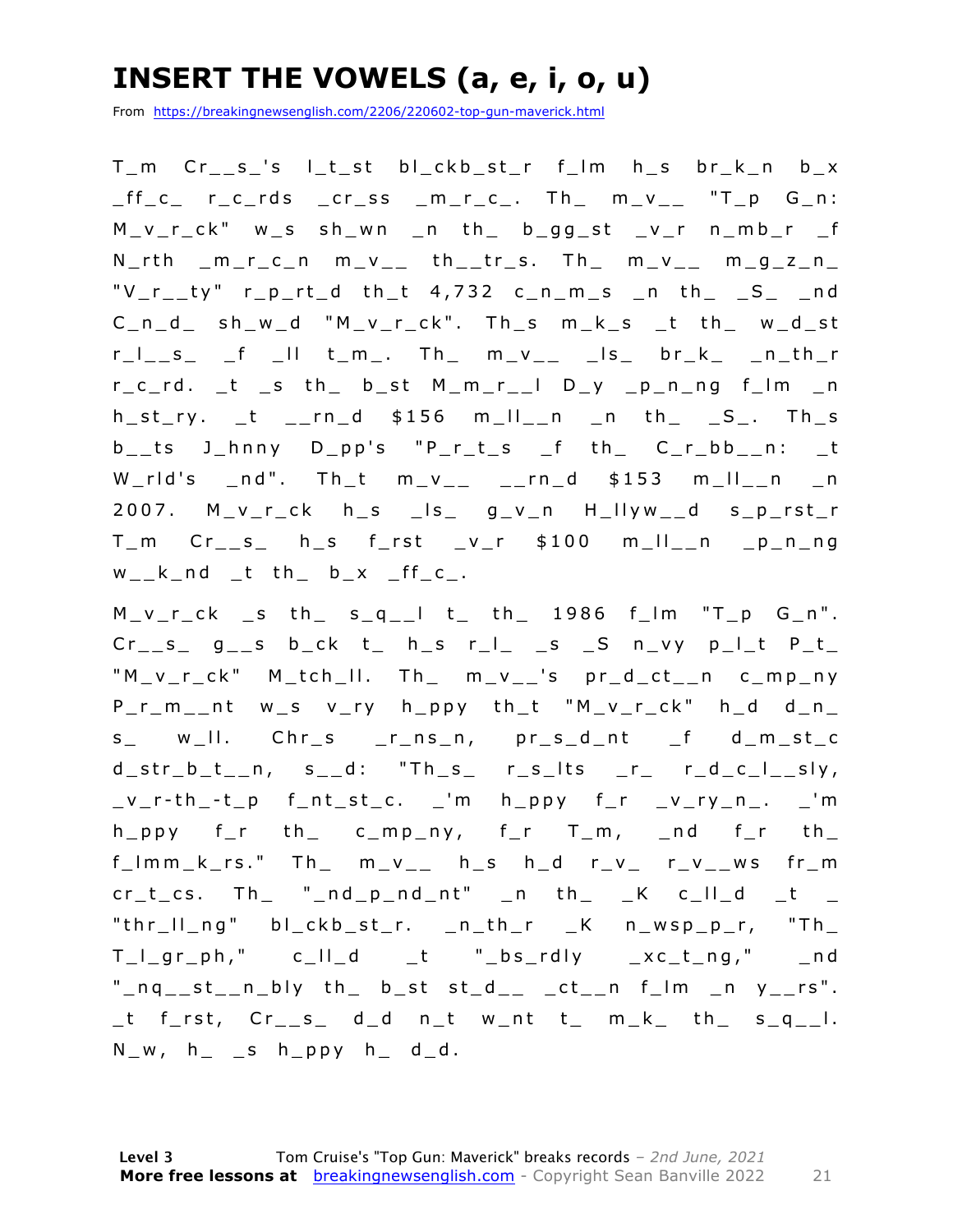### **PUNCTUATE THE TEXT AND ADD CAPITALS**

From https://breakingnewsenglish.com/2206/220602-top-gun-maverick.html

tom cruises latest blockbuster film has broken box office records across america the movie top gun maverick was shown in the biggest ever number of north american movie theatres the movie magazine variety reported that 4732 cinemas in the usa and canada showed maverick this makes it the widest release of all time the movie also broke another record it is the best memorial day opening film in history it earned 156 million in the usa this beats johnny depps pirates of the caribbean at worlds end that movie earned 153 million in 2007 maverick has also given hollywood superstar tom cruise his first ever 100 million opening weekend at the box office

maverick is the sequel to the 1986 film top gun cruise goes back to his role as us navy pilot pete maverick mitchell the movies production company paramount was very happy that maverick had done so well chris aronson president of domestic distribution said these results are ridiculously overthetop fantastic im happy for everyone im happy for the company for tom and for the filmmakers the movie has had rave reviews from critics the independent in the uk called it a thrilling blockbuster another uk newspaper the telegraph called it absurdly exciting and unquestionably the best studio action film in years at first cruise did not want to make the sequel now he is happy he did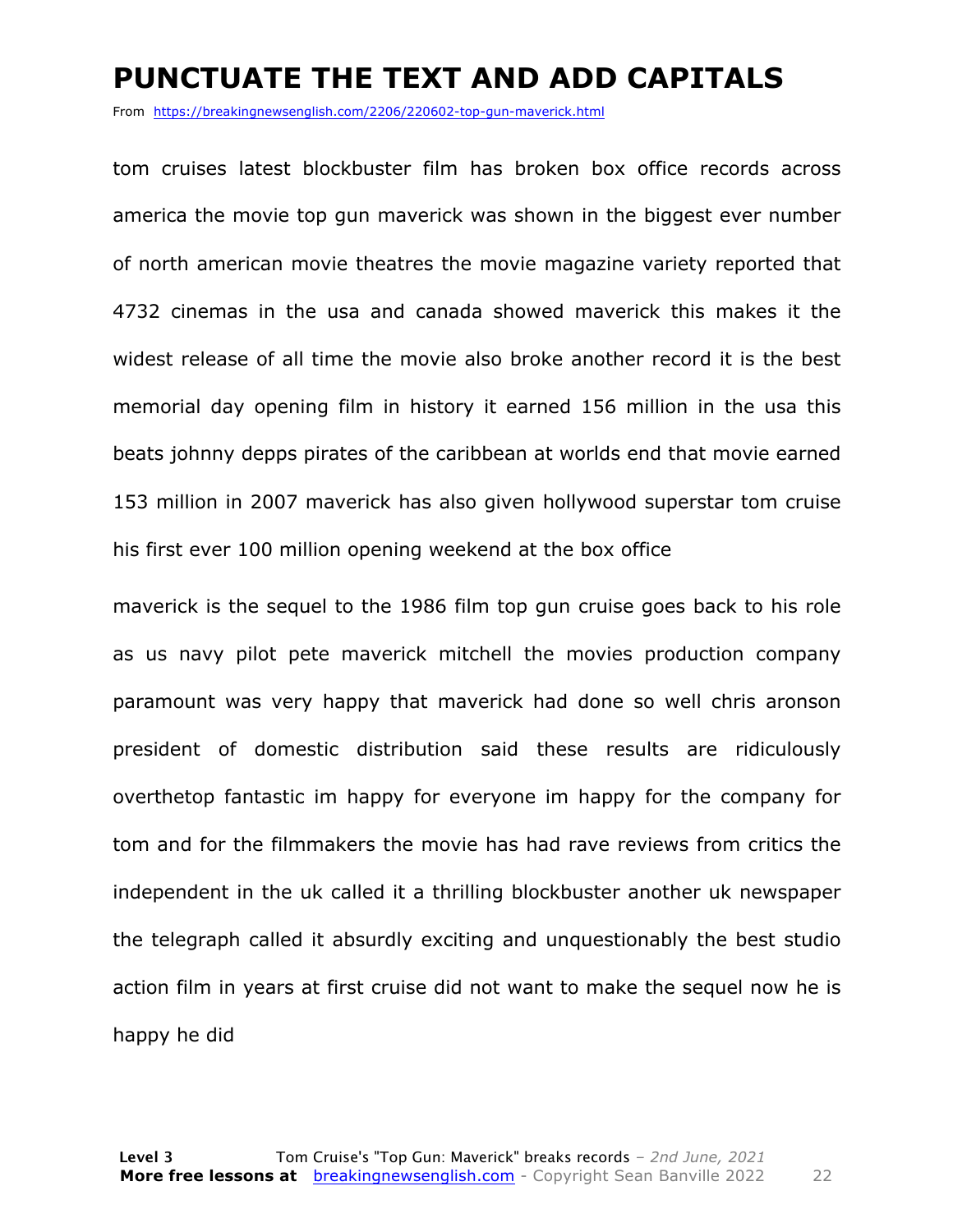## **PUT A SLASH ( / ) WHERE THE SPACES ARE**

From https://breakingnewsenglish.com/2206/220602-top-gun-maverick.html

TomCruise'slatestblockbusterfilmhasbrokenboxofficerecordsacross America.Themovie"TopGun:Maverick"wasshowninthebiggestevern umberofNorthAmericanmovietheatres.Themoviemagazine"Variety "reportedthat4,732cinemasintheUSAandCanadashowed"Maverick" .Thismakesitthewidestreleaseofalltime.Themoviealsobrokeanother record.ItisthebestMemorialDayopeningfilminhistory.Itearned\$156 millionintheUSA.ThisbeatsJohnnyDepp's"PiratesoftheCaribbean:At World'sEnd".Thatmovieearned\$153millionin2007.Maverickhasalso givenHollywoodsuperstarTomCruisehisfirstever\$100millionopening weekendattheboxoffice.Maverickisthesequeltothe1986film"TopGu n".CruisegoesbacktohisroleasUSnavypilotPete"Maverick"Mitchell.T hemovie'sproductioncompanyParamountwasveryhappythat"Maver ick"haddonesowell.ChrisAronson,presidentofdomesticdistribution,s aid:"Theseresultsareridiculously,over-the-topfantastic.I'mhappyfo reveryone.I'mhappyforthecompany,forTom,andforthefilmmakers." Themoviehashadravereviewsfromcritics.The"Independent"intheUK calledita"thrilling"blockbuster.AnotherUKnewspaper,"TheTelegrap h,"calledit"absurdlyexciting,"and"unquestionablythebeststudioacti onfilminyears".Atfirst,Cruisedidnotwanttomakethesequel.Now,heis happyhedid.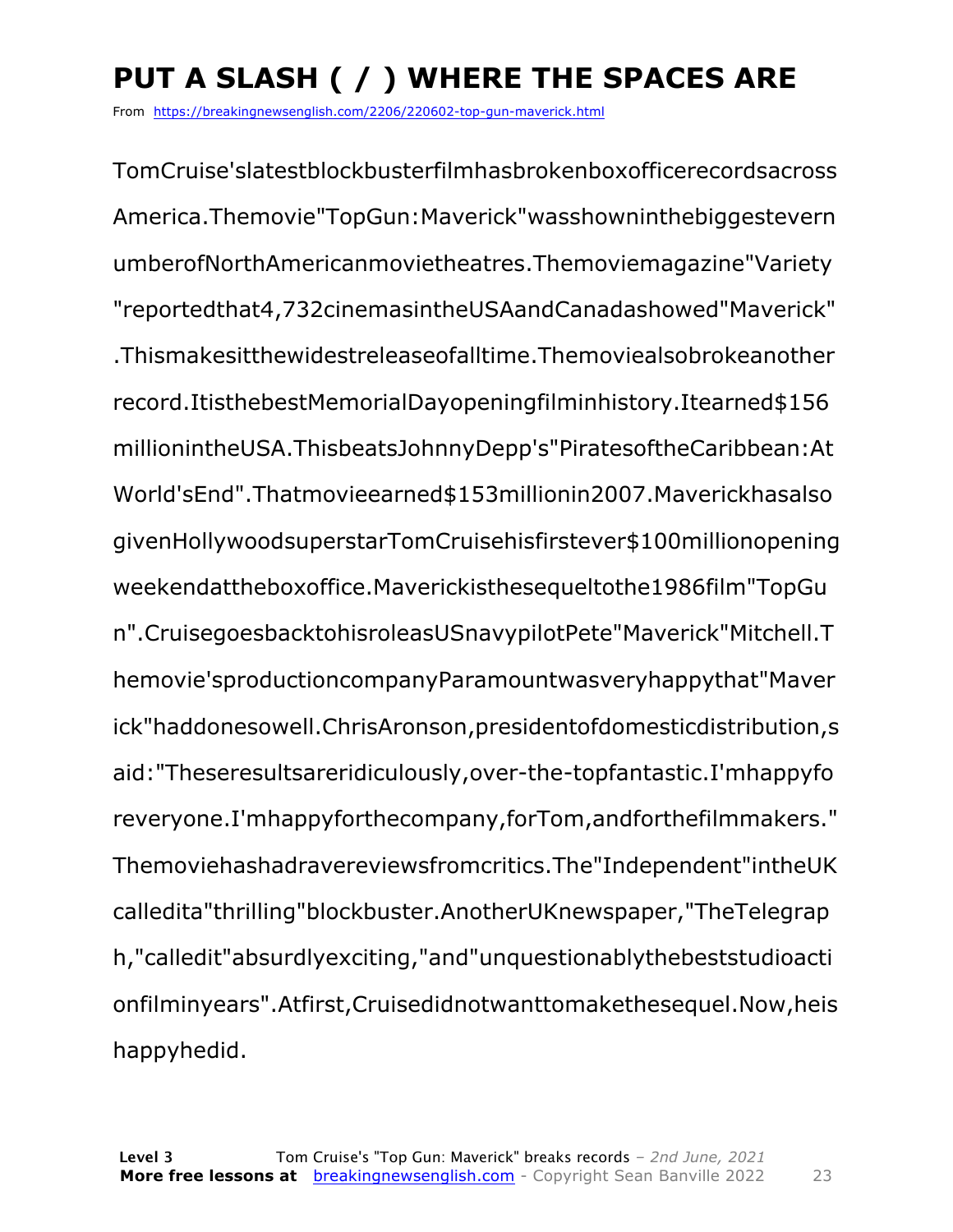### **FREE WRITING**

From https://breakingnewsenglish.com/2206/220602-top-gun-maverick.html

Write about movies for 10 minutes. Comment on your partner's paper.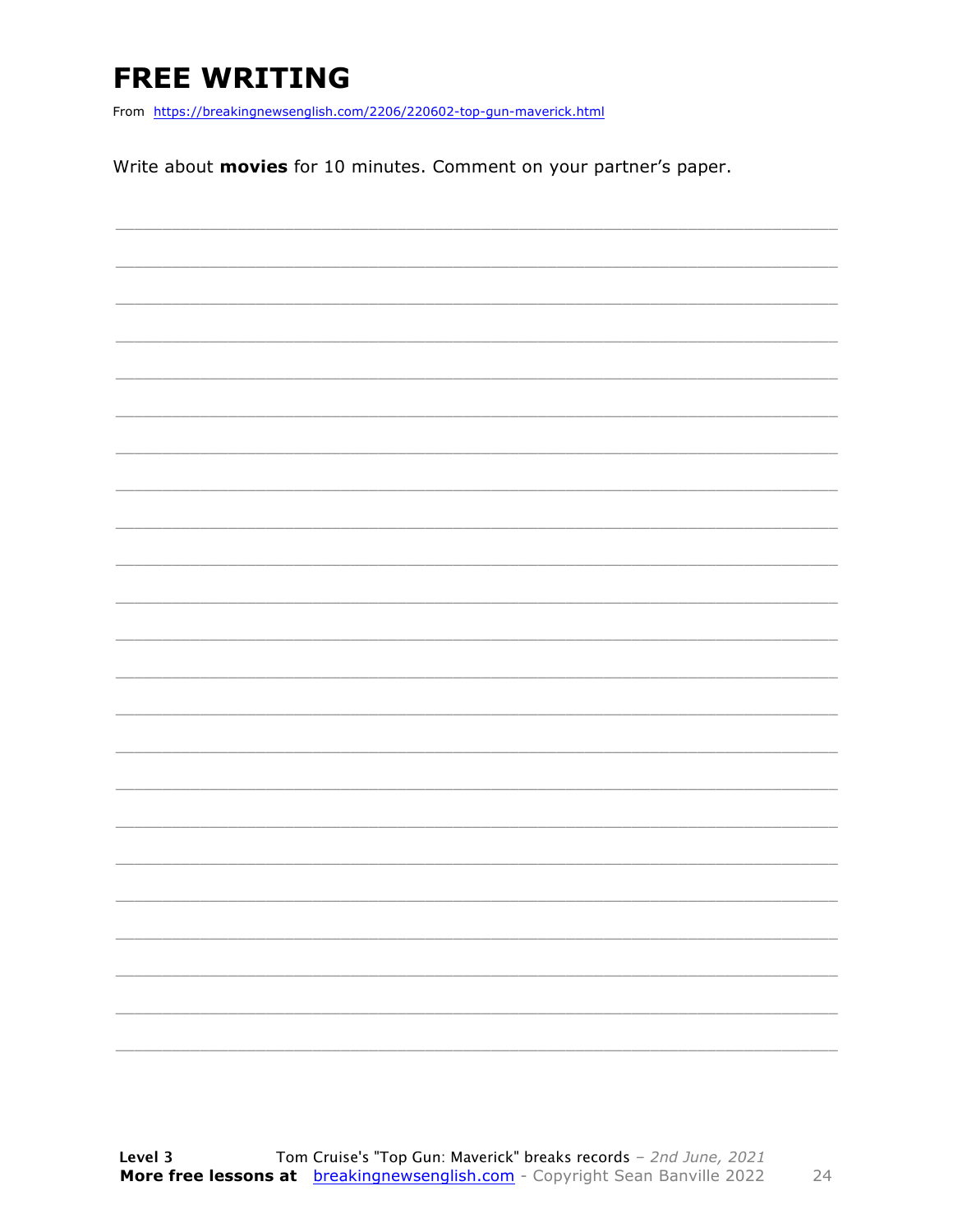### **ACADEMIC WRITING**

From https://breakingnewsenglish.com/2206/220602-top-gun-maverick.html

Movies are best seen in movie theatres. Discuss.

25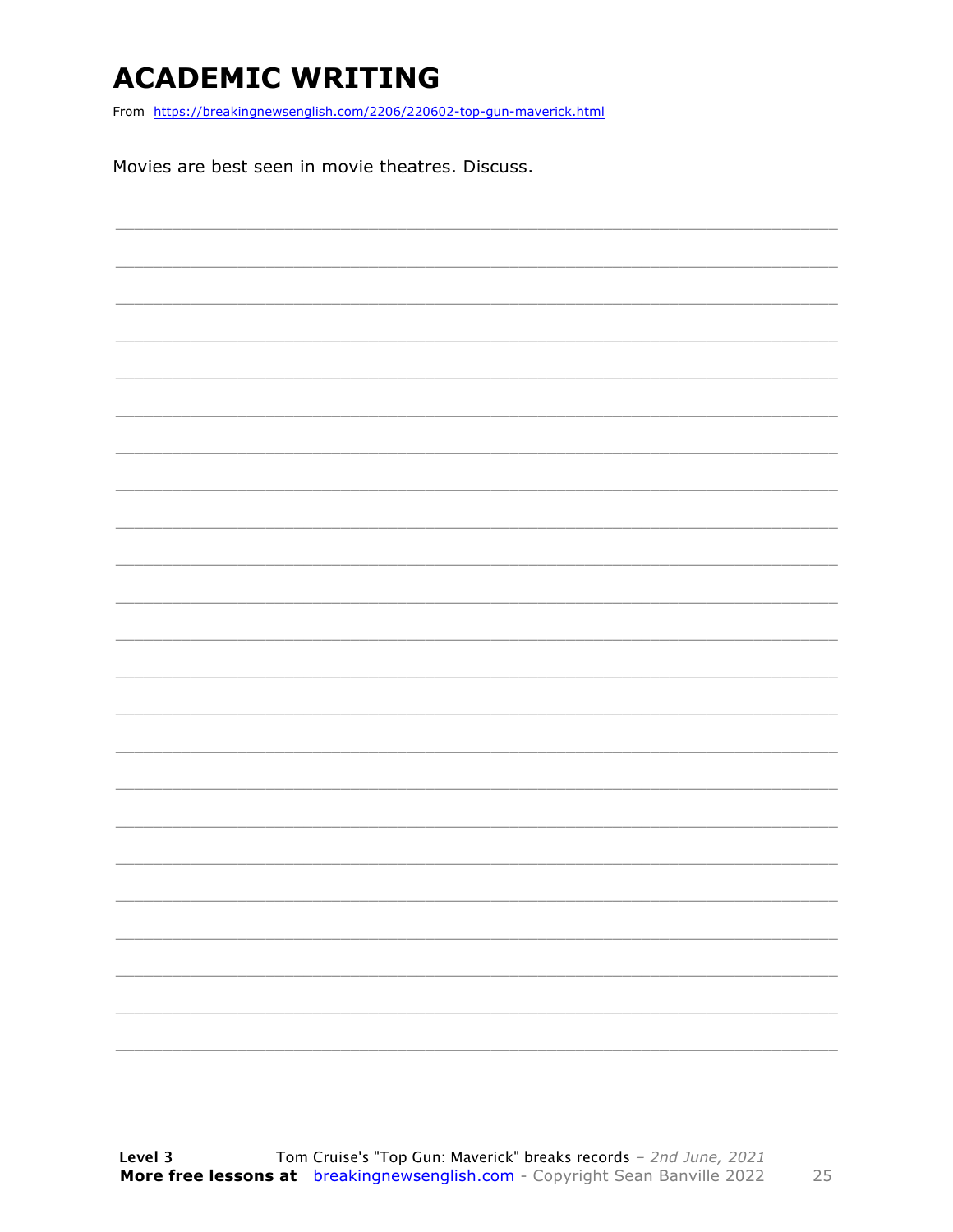### **HOMEWORK**

**1. VOCABULARY EXTENSION:** Choose several of the words from the text. Use a dictionary or Google's search field (or another search engine) to build up more associations / collocations of each word.

**2. INTERNET:** Search the Internet and find out more about this news story. Share what you discover with your partner(s) in the next lesson.

**3. MOVIES:** Make a poster about movies. Show your work to your classmates in the next lesson. Did you all have similar things?

**4. MOVIE THEATRES:** Write a magazine article about making movies only available in movie theatres and not on the Internet. Include imaginary interviews with people who are for and against this.

Read what you wrote to your classmates in the next lesson. Write down any new words and expressions you hear from your partner(s).

**5. WHAT HAPPENED NEXT?** Write a newspaper article about the next stage in this news story. Read what you wrote to your classmates in the next lesson. Give each other feedback on your articles.

**6. LETTER:** Write a letter to an expert on movies. Ask him/her three questions about them. Give him/her three of your ideas on movies. Read your letter to your partner(s) in your next lesson. Your partner(s) will answer your questions.